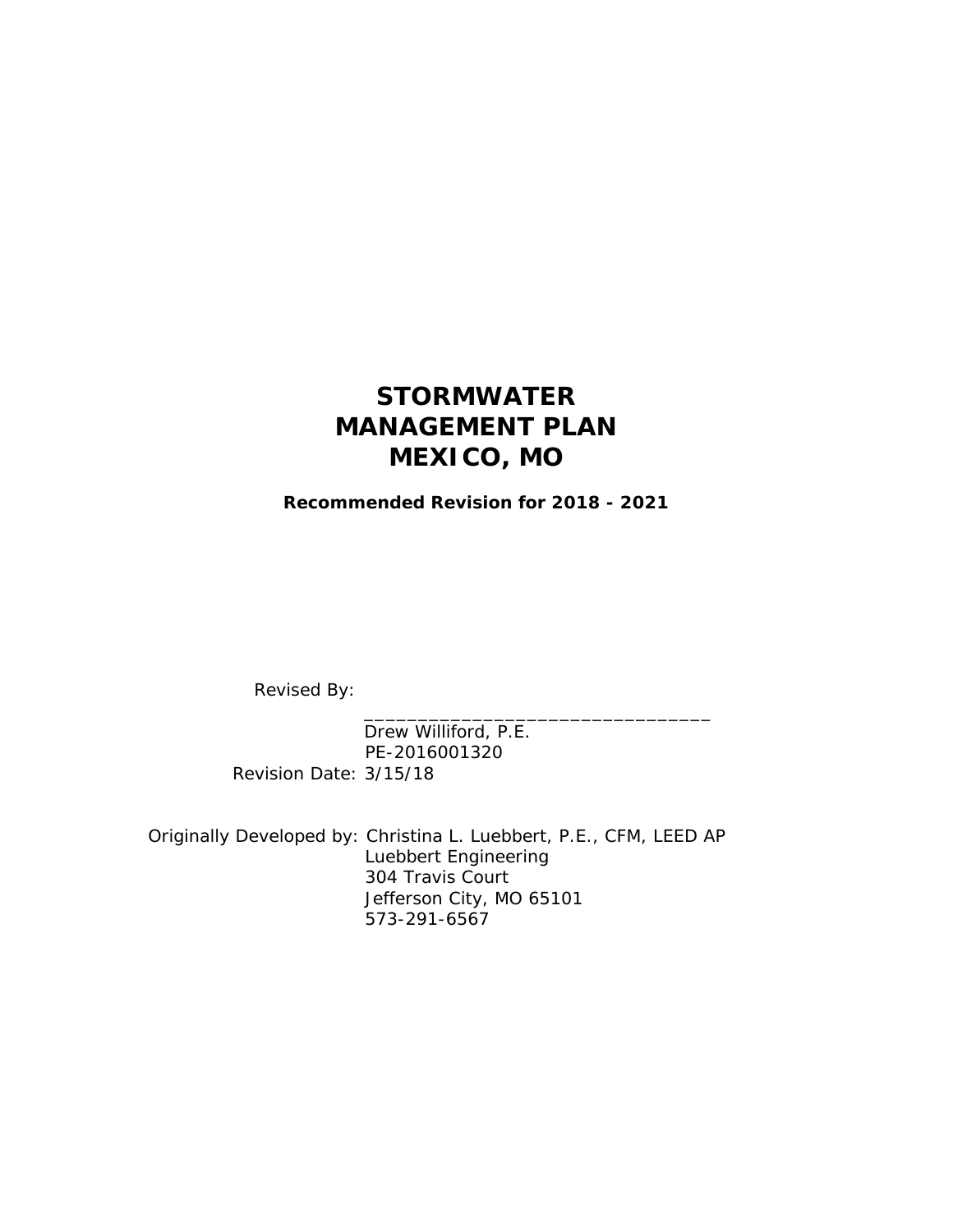#### **TABLE OF CONTENTS SMALL MS4 STORMWATER MANAGEMENT PROGRAM**

| <b>PART II SWMP MINIMUM CONTROL MEASURES</b> |                                                                      |  |  |
|----------------------------------------------|----------------------------------------------------------------------|--|--|
|                                              |                                                                      |  |  |
|                                              | 2 Public Involvement in Stormwater Management Program Development5   |  |  |
|                                              |                                                                      |  |  |
|                                              |                                                                      |  |  |
|                                              | 5 Post Construction Stormwater Management for New Development13 14   |  |  |
|                                              | 6 Pollution Prevention/Good Housekeeping for Municipal Operations 16 |  |  |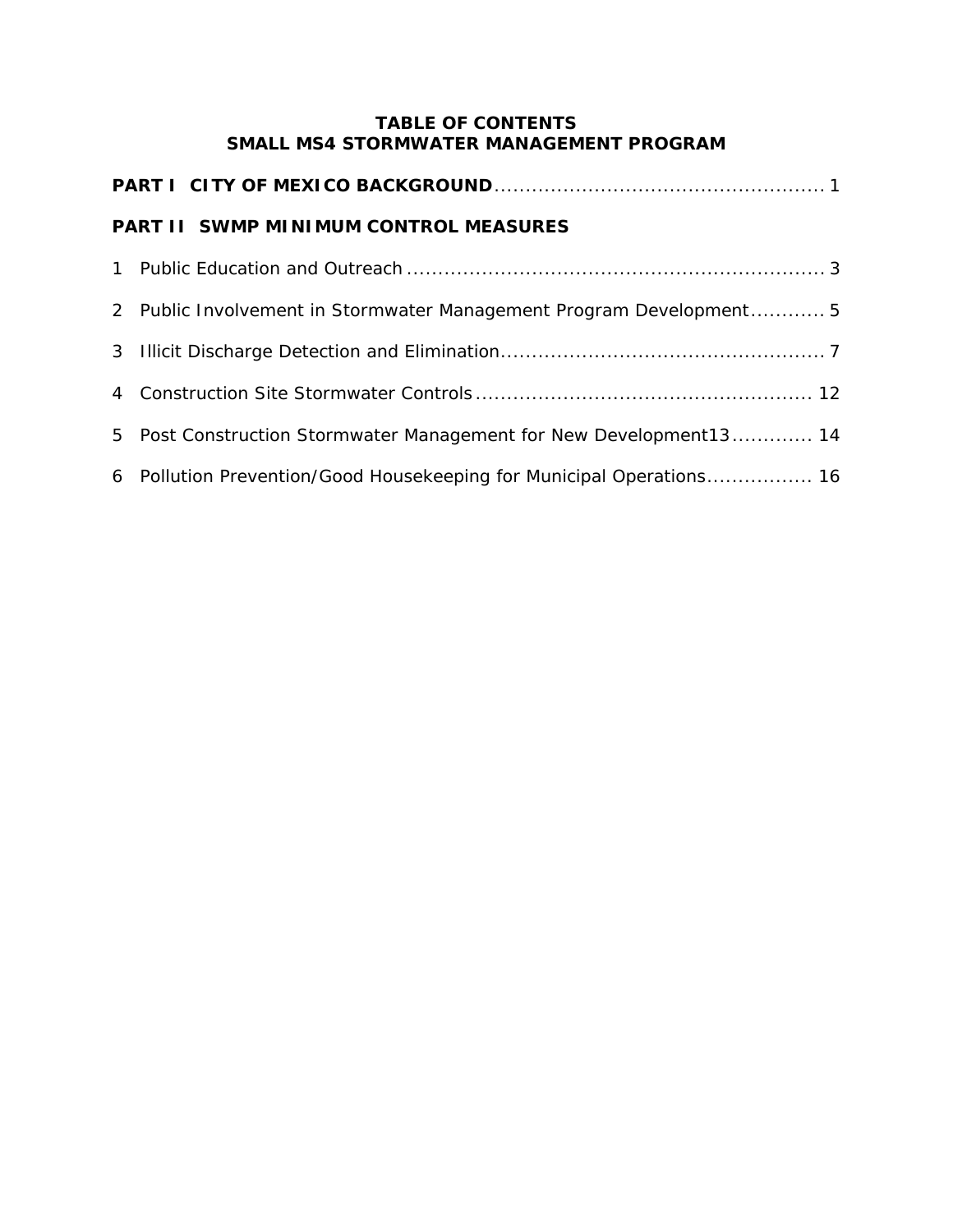**PART I CITY OF MEXICO BACKGROUND**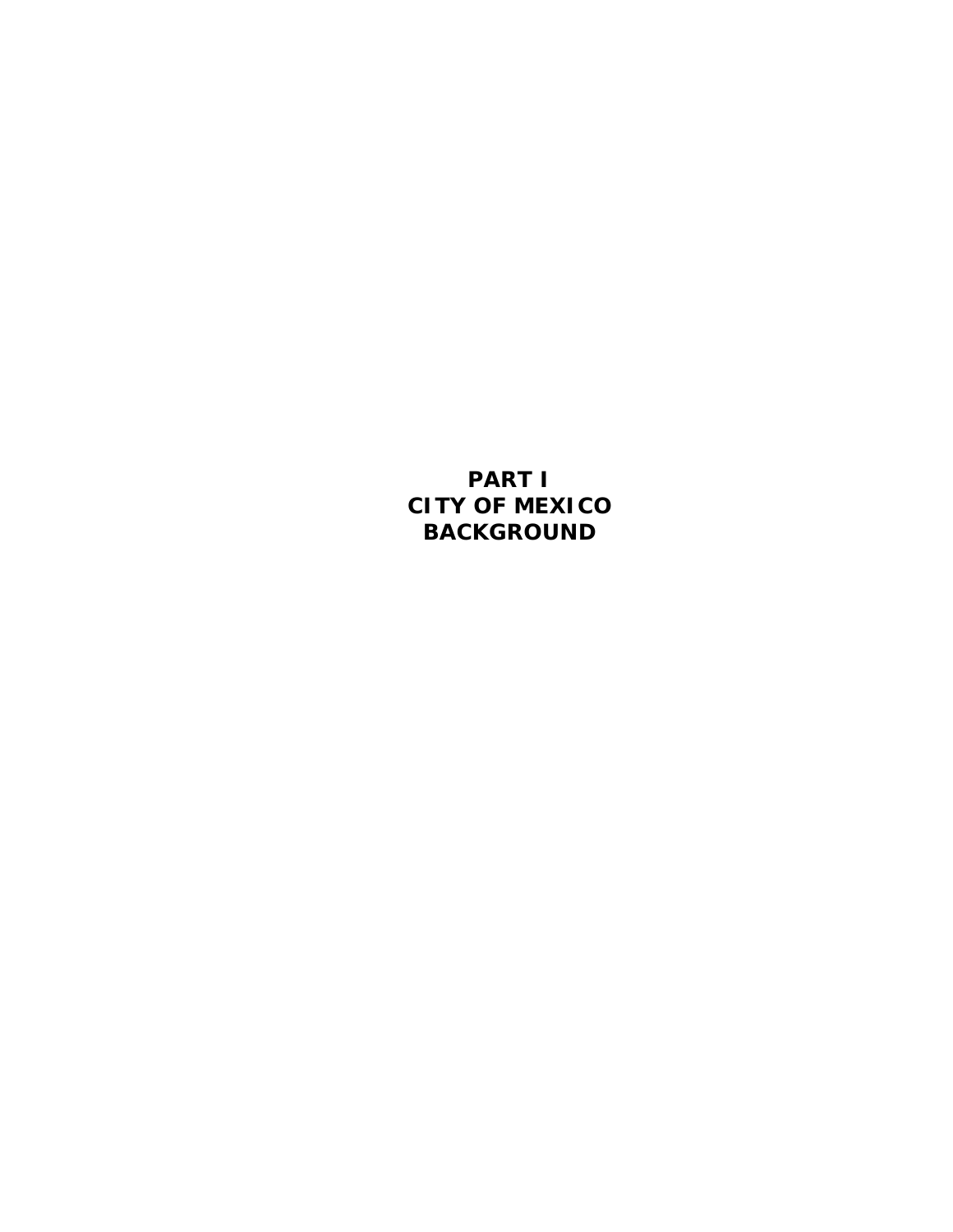#### **City of Mexico Background**

#### Information on the Permittee:

Information on the Municipal Separate Storm Sewer System:

| MS4 System Location: Mexico, Missouri      |                                                                                  |
|--------------------------------------------|----------------------------------------------------------------------------------|
|                                            | Name of Organization: City of Mexico, Missouri                                   |
|                                            | County Permitee Resides: Audrain County                                          |
|                                            | The major receiving waters within the permitted area include: Davis Creek, South |
|                                            | Fork Salt River, Long Branch, Town Branch, Lakeview (Park) Lake, Teal Lake,      |
| Kiwanis Lake, Railroad Lake (AKA C&A Lake) |                                                                                  |
|                                            | None of the receiving waters are on the latest CWA's list of impaired waters     |

None of the receiving waters are on the latest CWA's list of impaired waters.

#### Information on Adjacent Waterways:

The Permittee is within 100 feet of: Davis Creek, South Fork Salt River, Long Branch, Town Branch

The Permittee discharges to waters classified as major reservoirs: Lakeview (Park) Lake, Teal Lake, Kiwanis Lake and Railroad Lake (AKA C&A Lake).

The Permittee has some area defined as wetlands as identified by the National Wetland Inventory. See attached map.

Stormwater from Mexico does not discharge to a sinkhole.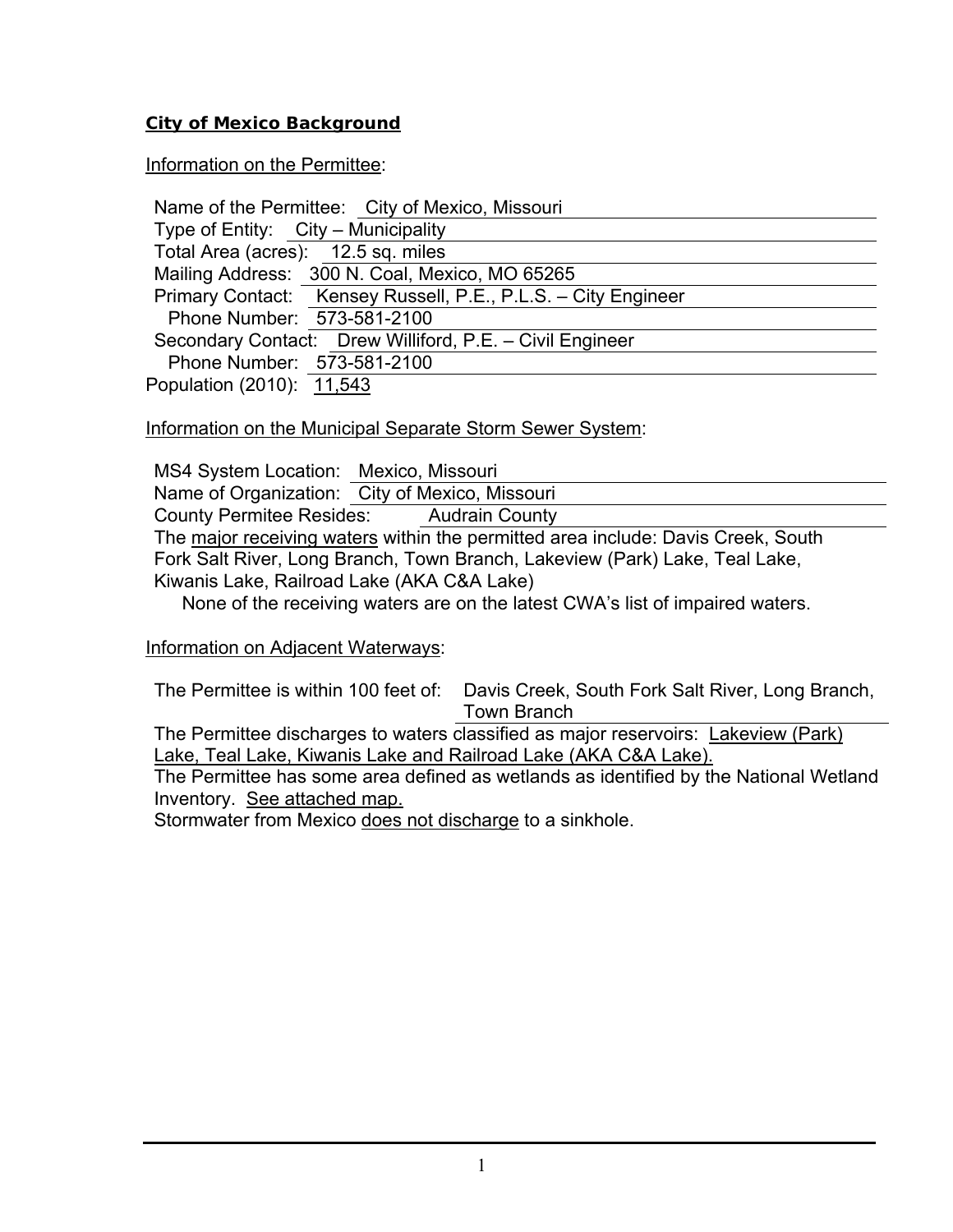## **PART II MINIMUM CONTROL MEASURES**

Note: The following section adheres to the general structure and order of the City's 2016 MS4 Permit, with the corresponding section of the permit beginning at 4.2.1.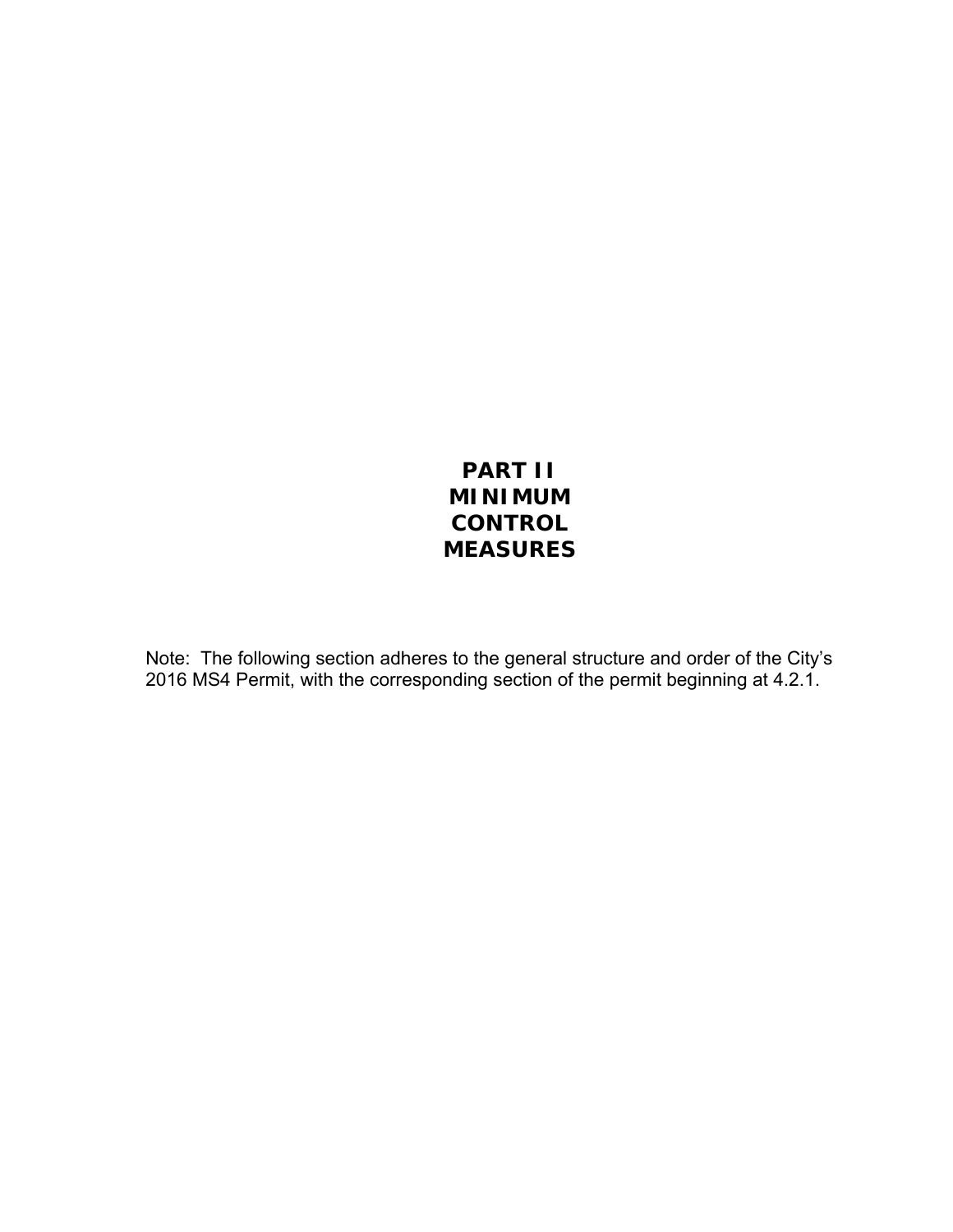# *1. Public Education and Outreach*

## **1.1. Regulatory requirement - 40 CFR 122.34.b.1**

## **1.2. Target Audiences**

- **1.2.1. Description.** During the development of the proposed education program, Mexico identified the sources of stormwater pollutants that needed to be reduced to improve overall water quality. The target audiences were selected because changing their behavior would have a significant stormwater quality impact on the target pollutants. The target audiences for the education program are: Citizens (Homeowners), Developers and Home Builders, Business owners, Children, Elected Officials, and City Staff.
- **1.2.2. Related Permit Sections.** 4.2.1.1.1

## **1.3. Best Management Practices**

## **1.3.1. STORMWATER WEB PAGE**

- **1.3.1.1. Description.** The City of Mexico has selected the use of a web page for implementation as part of this Stormwater Management Program. The City maintains a section with stormwater education information on the City's web page. The section includes general stormwater information, conveys actions citizens can take to improve stormwater quality, solicits input on the program plan, and has direct links to the stormwater ordinances and guidance documents. The stormwater section will be reviewed during each reporting cycle to determine if any updates are needed.
- **1.3.1.2. Measurable Goal.** The number of comments received related to the City's Stormwater Web Page will be submitted with each reporting cycle.
- **1.3.1.3. Evaluation.** All comments related to the City's Stormwater Web Page will be reviewed by the City to determine if improvements to the Stormwater Web Page are necessary.
- **1.3.1.4. Related Permit Sections.** 4.2.1.1.2, 4.2.1.1.3, 4.2.1.1.4

## **1.3.2. BROCHURES**

- **1.3.2.1. Description.** The City of Mexico has selected brochures for implementation as part of this Stormwater Management Program. The City developed information flyers related to protecting water quality (Rain Gardens and Healthy Lawns). They also have a general information brochure on stormwater management. These educational materials are available at City Hall and on the City web site. They will be replenished as needed.
- **1.3.2.2. Measureable Goal.** The approximate number of flyers and brochures printed and distributed will be submitted each reporting cycle.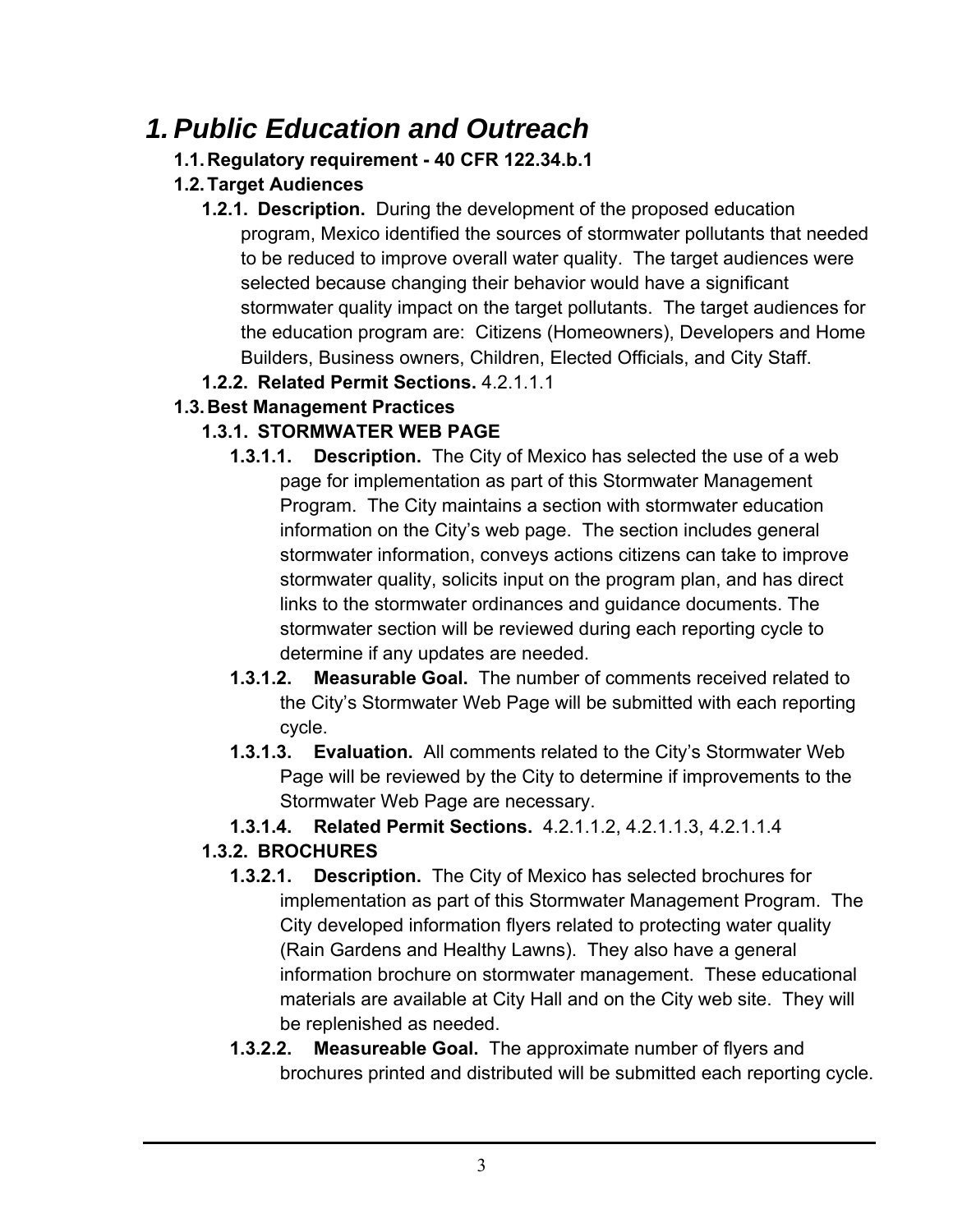**1.3.2.3. Evaluation.** The City will conduct a review of the information provided in the stormwater brochures during each reporting cycle to be sure the information is relevant to current stormwater topics. If new stormwater issues within the City arise, these brochures may be customized to address such issues.

#### **1.3.2.4. Related Permit Sections.** 4.2.1.1.2, 4.2.1.1.3, 4.2.1.1.4 **1.3.3. CITY NEWSLETTER ARTICLE**

- **1.3.3.1. Description.** The City of Mexico has selected distributing information through its newsletter for implementation as part of this Stormwater Management Plan. The City Newsletter is distributed to each household within the Mexico City Limits and is published twice each year. Staff will put stormwater education information in the newsletter as the opportunity arises.
- **1.3.3.2. Measurable Goal.** The number of stormwater articles published will be submitted each reporting cycle.
- **1.3.3.3. Evaluation.** The City will conduct a review of the stormwater articles posted in the City's newsletter during the reporting cycle. This review will primarily examine whether the postings addressed relevant topics within the community. If postings are determined to be outside the scope of relevant stormwater topics within the City, an effort will be made to better tailor future newsletter articles towards relevant City topics.
- **1.3.3.4. Related Permit Sections.** 4.2.1.1.2, 4.2.1.1.3, 4.2.1.1.4

## **1.3.4. ANNUAL STORMWATER PRESENTATION**

- **1.3.4.1. Description.** The City of Mexico has selected an annual stormwater presentation at local schools with the hope of performing two presentations in the first year and determining a final goal at the end of the 2018 reporting cycle. These presentations will cover stormwater topics which range from a basic understanding of the water cycle to stormwater pollutants, and even a minor introduction to stormwater engineering.
- **1.3.4.2. Measureable Goal.** The number of stormwater presentations, as well as the general number of students in attendance, will be submitted each reporting cycle.
- **1.3.4.3. Evaluation.** The City will conduct a review of the stormwater presentations made at local schools each reporting cycle. This review will focus on the information presented during the presentation and on how to improve student interest in the general topic. If changes occur to the MS4 permit, City ordinances, or other related stormwater topics, the City's presentations may need to be updated to convey more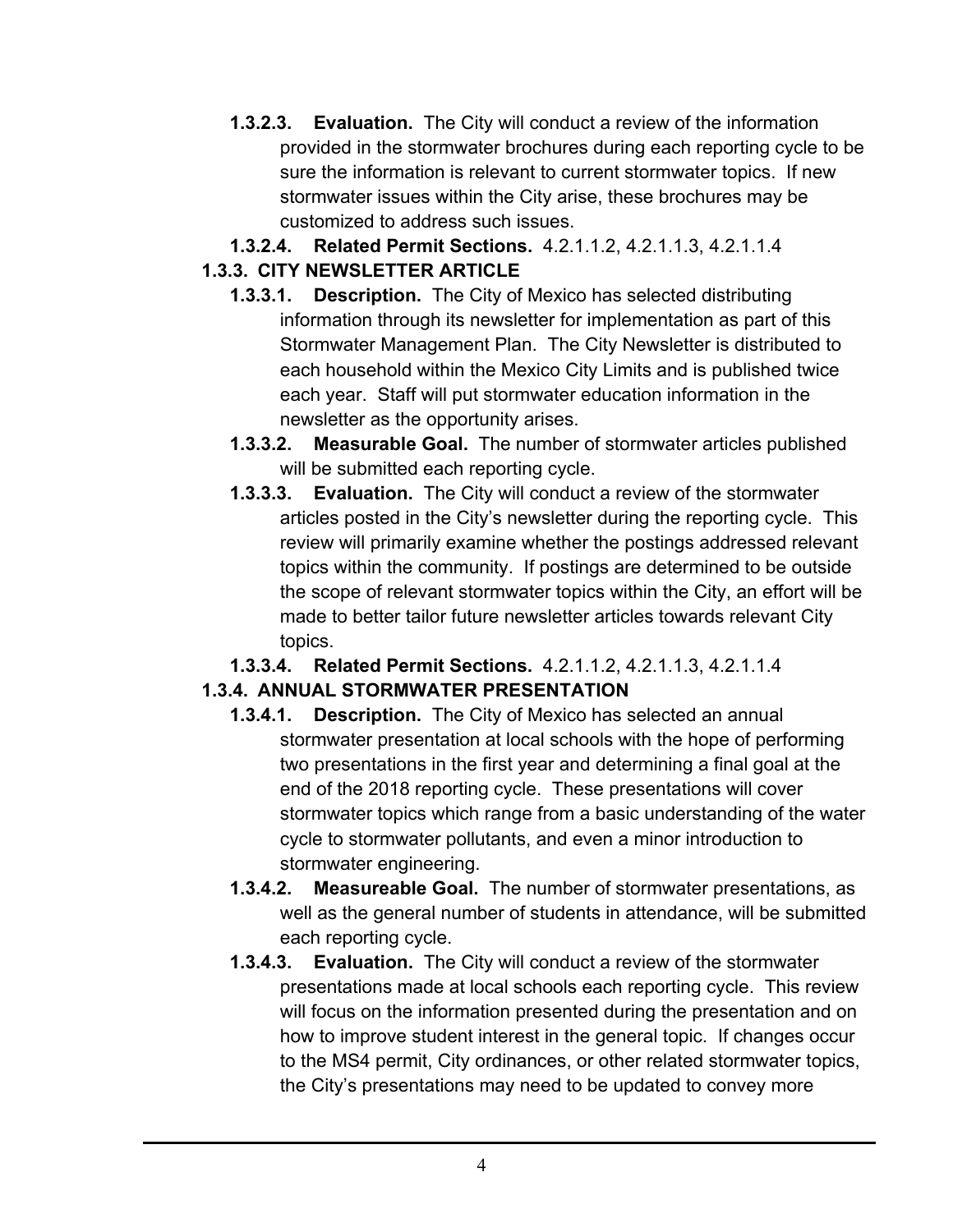relevant stormwater information. If several presentations are deemed ineffective and modifications cannot be successfully implemented, this BMP will be removed and replaced with a more effective BMP.

**1.3.4.4. Related Permit Sections.** 4.2.1.1.2, 4.2.1.1.3, 4.2.1.1.4

#### **1.3.5. SOCIAL MEDIA**

- **1.3.5.1. Description.** The City of Mexico has selected the use of social media for implementation as part of this Stormwater Management Plan. This will allow the City to distribute to the widest audience possible. The City currently maintains a Facebook page. As social media continues to evolve, the City will leverage the various technologies to distribute education information to its citizens. Staff will post stormwater education information to some form of social media at least twice a year.
- **1.3.5.2. Measureable Goal.** The number of times information is posted, to which social media site it is posted, and the general content of the educational message will be reported each reporting cycle.
- **1.3.5.3. Evaluation.** The City will conduct a review of the social media posts made related to stormwater education each reporting cycle. The review will compare the post's subject matter and current stormwater topics within the City to determine if the posts were relevant. If irrelevant posts are found, an effort will be made to reevaluate current stormwater topics in the City and align future posts with these topics.
- **1.3.5.4. Related Permit Sections.** 4.2.1.1.2, 4.2.1.1.3, 4.2.1.1.4

## **1.4. Target Pollutants**

- **1.4.1. Description.** The following is a list of the leading pollutants that are targeted in the City's public education and outreach programs; suspended solids, oil and grease, pesticides, herbicides, nutrients, and litter/trash.
	- **1.4.1.1. Related Permit Sections.** 4.2.1.1.5

# *2. Public Involvement in Stormwater Management Program Development*

**2.1. Regulatory Requirement - 40 CFR 122.34.b.2** 

## **2.2. Public Notice/Target Audiences**

- **2.2.1. Description.** The City of Mexico will comply with state and local public notice requirements when implementing the public involvement/participation program. The public will be included in reviewing and implementing the Stormwater Management Plan as much as possible. The target audiences for the public involvement program are the same as those listed in **Section 1.2** of this document.
	- **2.2.1.1. Related Permit Sections.** 4.2.1.1.1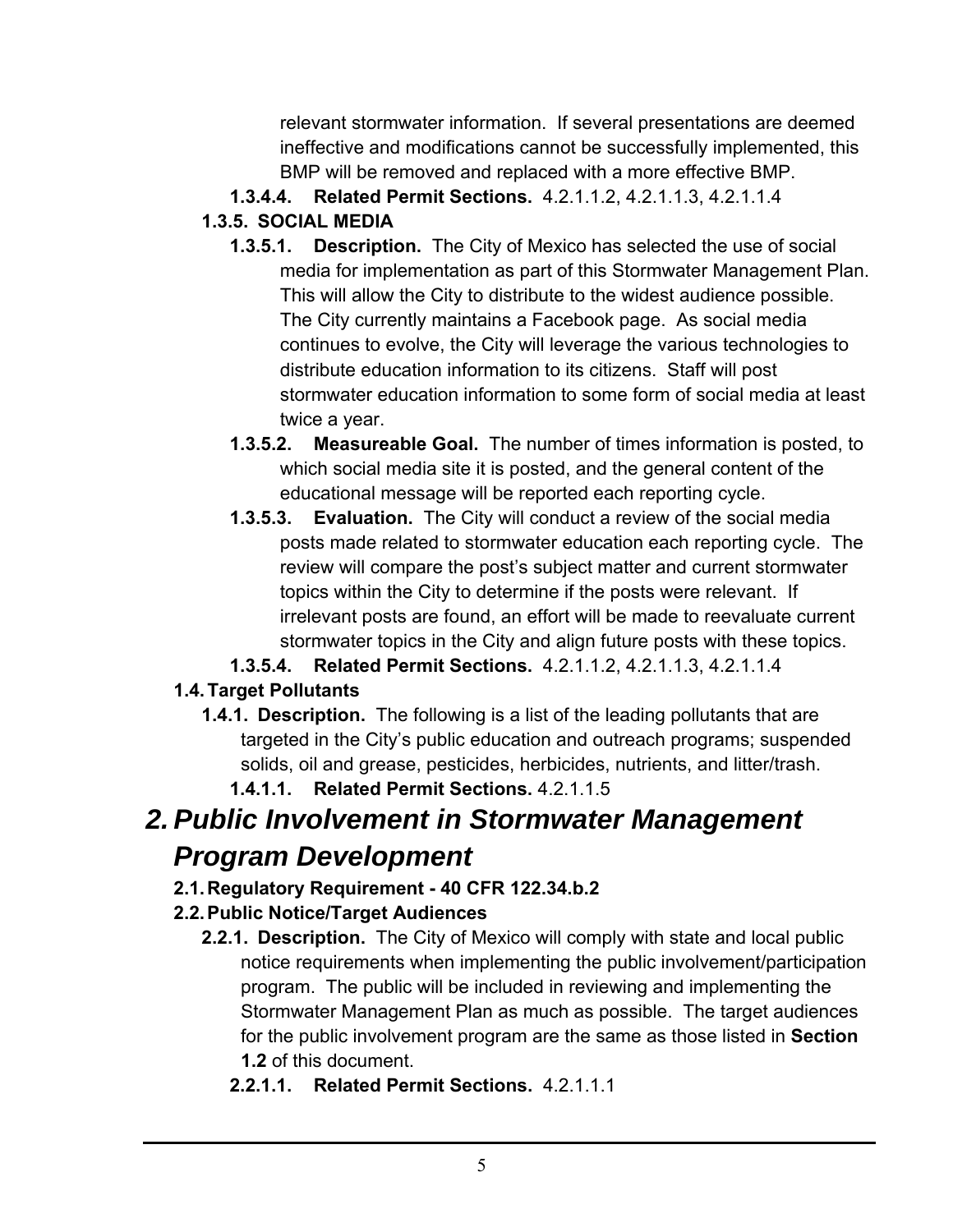#### **2.3. Best Management Practices**

#### **2.3.1. EXISTING PUBLIC MEETINGS**

- **2.3.1.1. Description.** The City of Mexico has selected inviting public input through existing meetings for implementation as part of the Stormwater Management Plan. There is an open public comment period at each City Council meeting where citizens are allowed input on any City issue. Additionally, development and redevelopment issues as they relate to stormwater are discussed at the Planning and Zoning hearings. The City Council typically has meetings twice a month and the Planning and Zoning Commission holds meetings as needed on a monthly basis.
- **2.3.1.2. Measureable Goal.** The number of meetings where stormwater input is received will be submitted with each reporting cycle.
- **2.3.1.3. Evaluation.** All input acquired from public meetings will be evaluated to determine if improvements to the City's Stormwater Ordinances/Policy are needed.
- **2.3.1.4. Related Permit Sections.** 4.2.2.1.2

#### **2.3.2. PUBLIC INPUT ON THE CITY'S STORMWATER MANAGEMENT PLAN**

- **2.3.2.1. Description.** The City of Mexico has selected requesting public input on this Stormwater Management Plan for implementation purposes. This BMP allows for direct public involvement and participation in the development and implementation of the Stormwater Management Plan. As part of this process, the City's proposed Stormwater Management Plan will be posted on the City's website a minimum of 10 days, to overlap the period of public notice as required in Section 4.2.2.1.1 in the City's MS4 Permit. The City's Stormwater Management Plan will be presented at a City Council meeting where public comment will be welcomed.
- **2.3.2.2. Measureable Goal.** A summary of input received, if any, will be included in each reporting cycle.
- **2.3.2.3. Evaluation.** All input received during the creation of the Stormwater Management Plan, or during the reporting cycle, will be evaluated to determine if improvements to the Stormwater Management Plan are needed.
- **2.3.2.4. Related Permit Sections.** 4.2.2.1.1, 4.2.2.1.2

#### **2.3.3. PUBWORKS SERVICE REQUEST TRACKING SYSTEM**

**2.3.3.1. Description.** The City of Mexico has selected utilization of the PubWorks Service Request Tracking System as part of this Stormwater Management Plan. Staff currently receive calls related to a variety of public works issues, including stormwater problems. These Service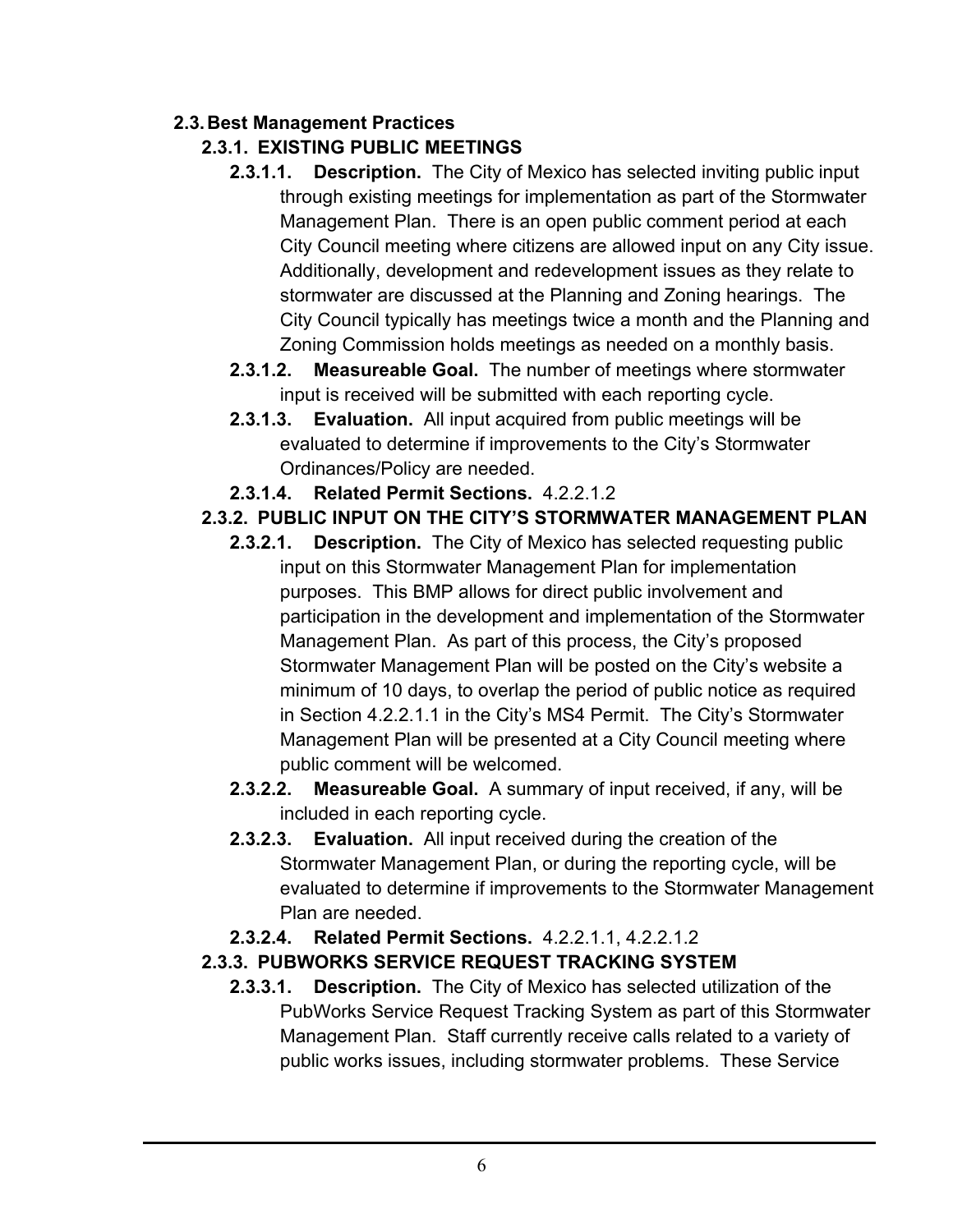Requests are tracked and closed out after resolution of the issue is completed.

- **2.3.3.2. Measurable Goal.** The number of stormwater issues reported and tracked through this system will be included for each reporting cycle.
- **2.3.3.3. Evaluation.** The City will evaluate opened Service Requests related to stormwater during each reporting cycle to determine if any potential stormwater issues need to be addressed. Factors such as workforce availability, project prioritization, weather, ect. all have a significant effect on when Service Requests are closed.
- **2.3.3.4. Related Permit Sections.** 4.2.2.1.3, 4.2.2.1.6

## *3. Illicit Discharge Detection and Elimination*

**3.1. Regulatory Requirement – 40 CFR 122.34.b.3**

## **3.2. Best Management Practices**

## **3.2.1. STORM SEWER SYSTEM MAP**

- **3.2.1.1. Description.** The City of Mexico developed a storm sewer system map, showing the location of all outfalls and the names and locations of all waters of the U.S. that received discharges from those outfalls. It is a GIS based map that integrates additional GIS data such as aerial photography, contour data, etc. that is available. The original data collection was performed by George Butler and Associates, additional updates and data collection have been completed by the City, and the conversion from paper maps to the GIS was completed by Horner and Shifrin. The map is updated as the system expands or as discrepancies with field information are discovered.
- **3.2.1.2. Measurable Goal.** A City-wide storm sewer map will be submitted each reporting cycle to show the current City storm sewer system. Year to year comparison may be conducted to determine improvements to the City's Storm Sewer GIS inventory.
- **3.2.1.3. Evaluation.** The City deems this BMP as essential to many City functions. It is in the City's, and DNR's, interest for the City to maintain and improve the storm sewer system GIS inventory. This BMP will not be removed or replaced.
- **3.2.1.4. Related Permit Sections.** 4.2.3.1.1
- **3.2.2. ILLICIT DISCHARGE DETECTION AND ELIMINATION ORDINANCE** 
	- **3.2.2.1. Description.** The City of Mexico passed an illicit discharge detection and elimination ordinance on December 14, 2009. This ordinance may be found in Chapter 16, Article III, Division 5 and 7 of the City Code. An online version of this code may be found at: https://library.municode.com/mo/mexico/codes/code\_of\_ordinances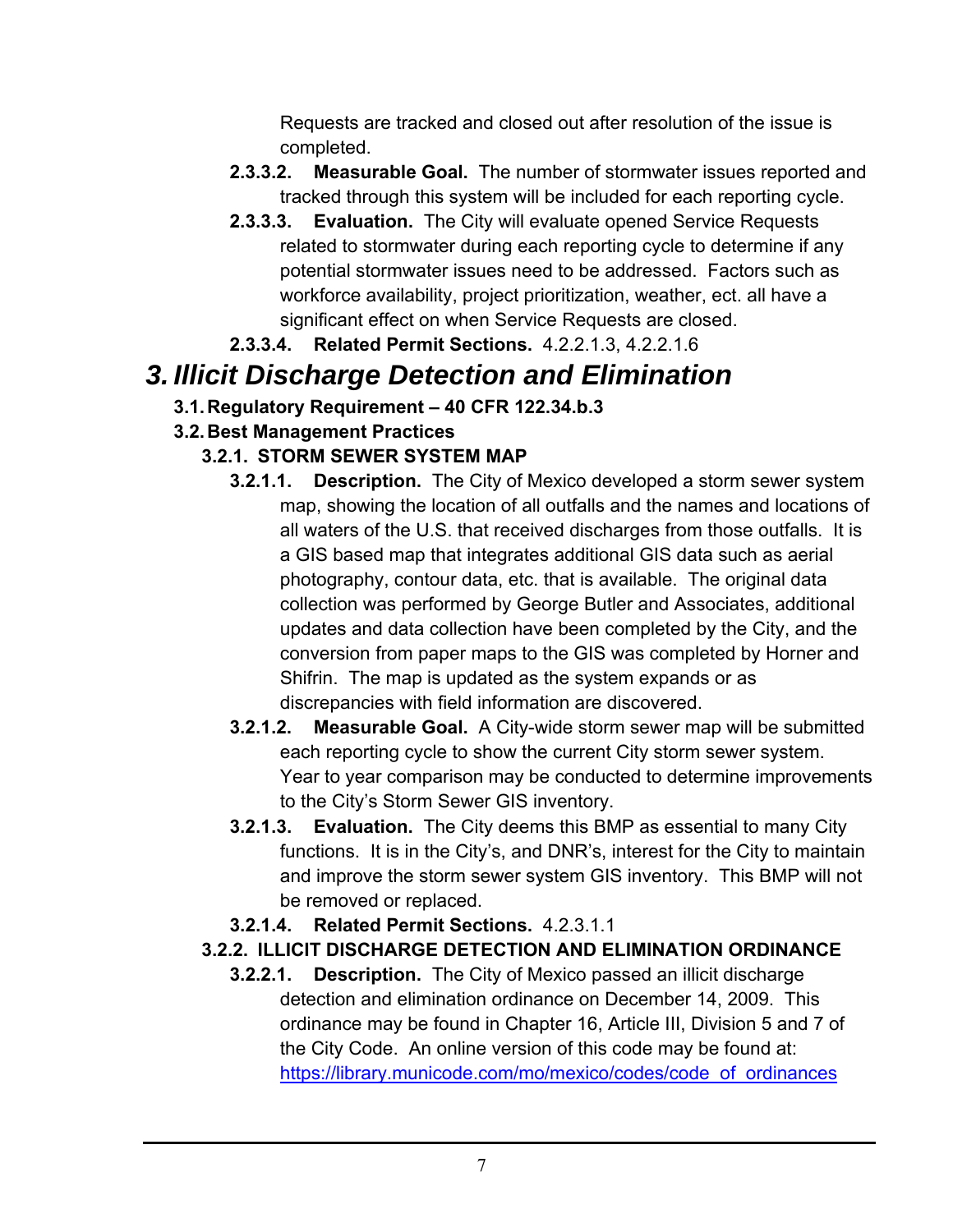- **3.2.2.2. Measurable Goal.** The number of comments received related to the City's Stormwater Ordinances will be submitted with each reporting cycle.
- **3.2.2.3. Evaluation.** All comments received related to the City's Stormwater Ordinances will be reviewed each reporting cycle to determine if improvements to the Stormwater Ordinances are required.
- **3.2.2.4. Related Permit Sections.** 4.2.3.1.2

#### **3.2.3. PROCEDURE FOR LOCATING PRIORITY AREAS FOR SCREENING**

- **3.2.3.1. Description.** Outfalls within the City Limits have been reviewed with the intent of prioritizing by likelihood of contamination. There are many outfalls in the City of Mexico which only run through a small portion of the City Limits. These locations have been deemed to be a low priority as they have little chance of containing contaminants when compared to outfalls which carry water from larger watersheds of the developed portions in the City. Seven sites have been selected based on this criteria, and will be tested annually.
- **3.2.3.2. Measurable Goal.** A map of all monitored sites will be submitted each reporting cycle.
- **3.2.3.3. Evaluation.** The City will review these sites near the end of each reporting cycle to determine if new developments, changes to storm sewer flow, other reported issues, etc. necessitate a change in monitoring sites.
- **3.2.3.4. Related Permit Sections.** 4.2.3.1.3

#### **3.2.4. DRY WEATHER FIELD SCREENING**

- **3.2.4.1. Description.** The City of Mexico will conduct dry weather field screening at seven (7) outfalls annually.
- **3.2.4.2. Measurable Goal.** The number of outfall inspections completed in each reporting cycle will be submitted.
- **3.2.4.3. Evaluation.** The City regards the dry weather field screening process as a required BMP of the City's Stormwater Management Plan. As land use within the City changes, the dry weather field screening locations may be adjusted to be more likely to detect illicit discharges.
- **3.2.4.4. Related Permit Sections.** 4.2.3.1.4

#### **3.2.5. INVESTIGATE ILLEGAL CROSS-CONNECTION OF SANITARY AND STORM SEWER SYSTEMS**

**3.2.5.1. Description.** The City of Mexico will continue to investigate crossconnection of the sanitary sewer system through CCTV inspection. This work will be coordinated with the City's wastewater inflow and infiltration (I&I) reduction program.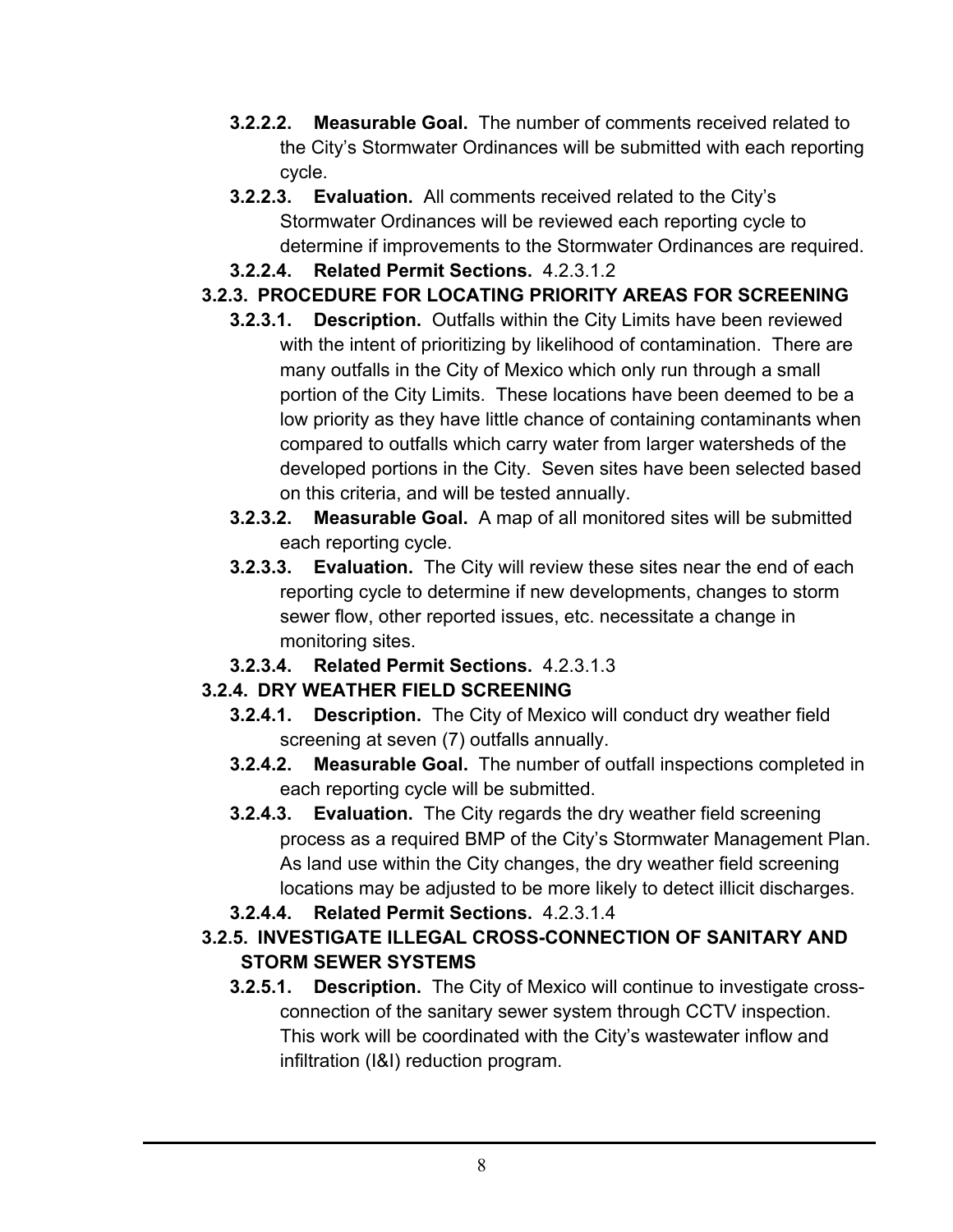- **3.2.5.2. Measurable Goal.** The lineal feet of sanitary and/or storm sewer lines inspected in each reporting cycle will be submitted.
- **3.2.5.3. Evaluation.** The City regards this BMP as an essential function to the City's workflow. Eliminating cross-connections, while continuing to reduce I&I, is deemed to be a significant aid to the community.
- **3.2.5.4. Related Permit Sections.** 4.2.3.1.5, 4.2.3.1.6, 4.2.3.1.7

#### **3.2.6. PROCEDURES FOR THE SOURCE OF AN ILLICIT DISCHARGE**

- **3.2.6.1. Description.** The City of Mexico will continue to utilize its storm sewer system map to trace the source of any illicit discharges that are discovered.
- **3.2.6.2. Measurable Goal.** The number of illicit discharges will be submitted each reporting cycle.
- **3.2.6.3. Evaluation.** The City will review all instances of any illicit discharges which occur during the reporting cycle and determine if any improvements to the Illicit Discharge Detection and Elimination ordinance are needed.
- **3.2.6.4. Related Permit Sections.** 4.2.3.1.6

#### **3.2.7. PROCEDURES FOR ELIMINATING THE ILLICIT DISCHARGE**

- **3.2.7.1. Description.** The City of Mexico will utilize the enforcement mechanisms within its adopted ordinance to remove the source of any illicit discharges discovered where the responsible party can be identified. Public Works or Public Safety staff (depending on the nature of the source) will remove the source of any illicit discharges discovered where the responsible party cannot be identified.
- **3.2.7.2. Measurable Goal.** The number of illicit discharges will be submitted each reporting cycle.
- **3.2.7.3. Evaluation.** The City will review all instances of any illicit discharges which occur during the reporting cycle and determine if any improvements to the Illicit Discharge Detection and Elimination ordinance are needed.
- **3.2.7.4. Related Permit Sections.** 4.2.3.1.7

#### **3.2.8. PLAN TO ENSURE ENFORCEMENT**

**3.2.8.1. Description.** The City will utilize its Engineering Division to coordinate all Illicit Discharge related duties. The Street Department will be utilized when additional equipment is needed for cleanup or when a street closure is necessary. While the City will begin the enforcement process by issuing a Notice of Violation, the Public Safety Department will also be utilized if the entity responsible for the source of contamination is unwilling to comply with City ordinances. Power to carry out such enforcement actions has been granted to the City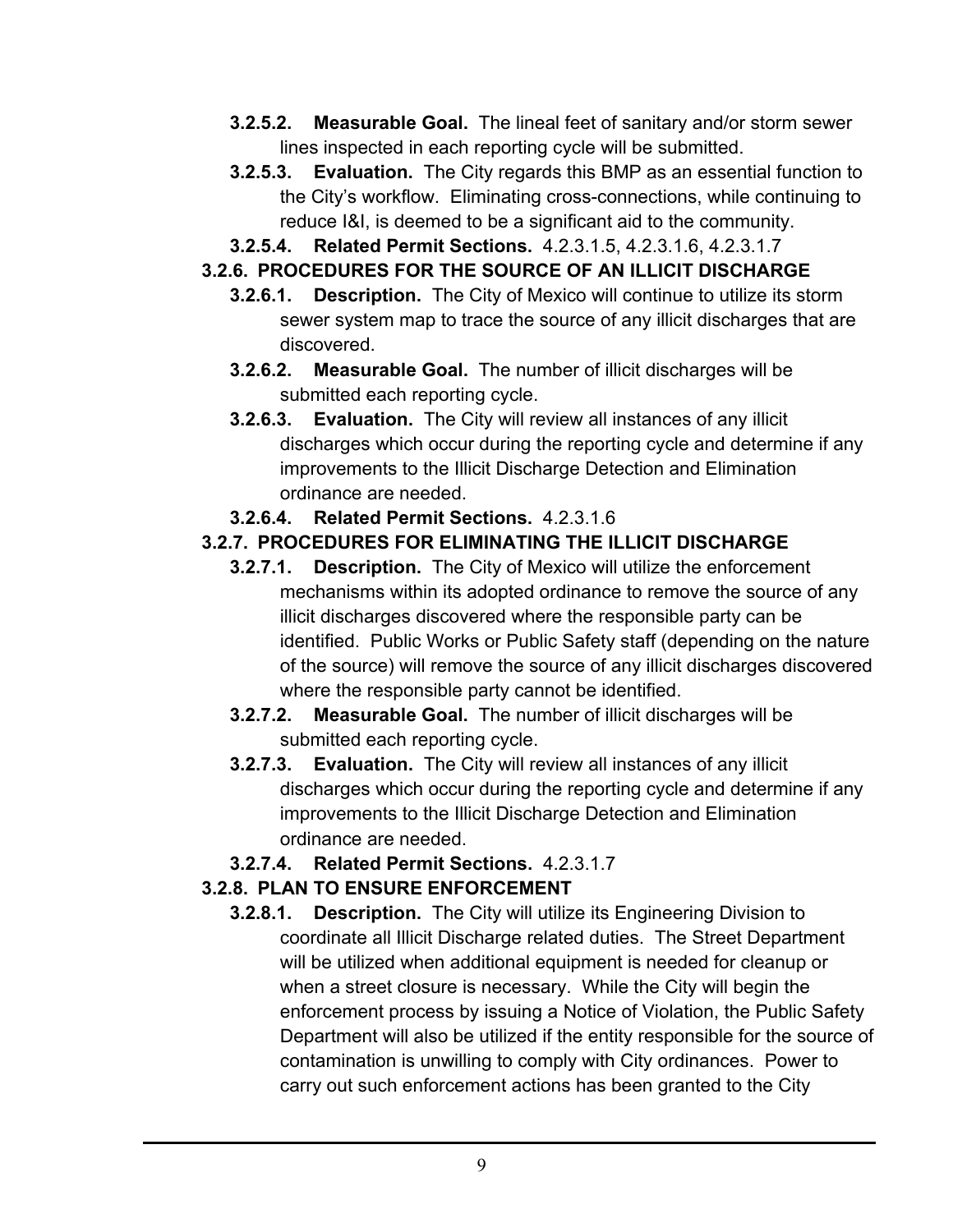through Ordinances found in Chapter 16, Article III, Division 5 and 7 of the City Code. An online version of this code may be found at: https://library.municode.com/mo/mexico/codes/code\_of\_ordinances

- **3.2.8.2. Measurable Goal.** The number of enforcement actions taken will be submitted each reporting cycle.
- **3.2.8.3. Evaluation.** The City will review all instances of any illicit discharges which occur during the reporting cycle and determine if any improvements to the Illicit Discharge Detection and Elimination ordinance are needed.
- **3.2.8.4. Related Permit Sections.** 4.2.3.1.8

## **3.2.9. PUBLIC/EMPLOYEE EDUCATION**

- **3.2.9.1. Description.** The City of Mexico has developed a public education effort to inform public employees, business, and the general public of hazards associated with illegal discharges and improper disposal of waste. This has included distribution of informational door hangers, annual presentations, brochures, stormwater web page, and other means found in **Section 1.3** of this document.
- **3.2.9.2. Measurable Goal.** The City deems this BMP as having no 'measurable goal' as these items all relate to other BMPs which do have measurable goals as reported in **Section 1.3** of this document.
- **3.2.9.3. Evaluation.** The City has incorporated this BMP as a part of the Public Education/Outreach requirements found in **Section 1.3**. Therefore, the primary evaluations will be conducted on the BMPs found in **Section 1.3**.
- **3.2.9.4. Related Permit Sections.** 4.2.3.1.9
- **3.2.10. CONTINUE HOUSEHOLD HAZARDOUS WASTE (HHW) COLLECTION PROGRAM** 
	- **3.2.10.1. Description.** The City of Mexico will continue to encourage its citizens to participate in the HHW collection program in order to prevent these materials from becoming illicit discharges. The public education program will further advertise these options for proper disposal of HHW.
	- **3.2.10.2. Measurable Goal.** The City will submit a record of all materials collected through its HHW program each reporting cycle.
	- **3.2.10.3. Evaluation.** The City deems this BMP as essential to its basic operating procedures.
	- **3.2.10.4. Related Permit Sections.** 4.2.3.1.9, 4.2.3.1.10

## **3.2.11. ADDRESSING NON-STORMWATER FLOWS**

**3.2.11.1. Description.** The City of Mexico does not currently see the need to address the following non-stormwater flows into its MS4: landscape irrigation, rising ground waters, uncontaminated ground water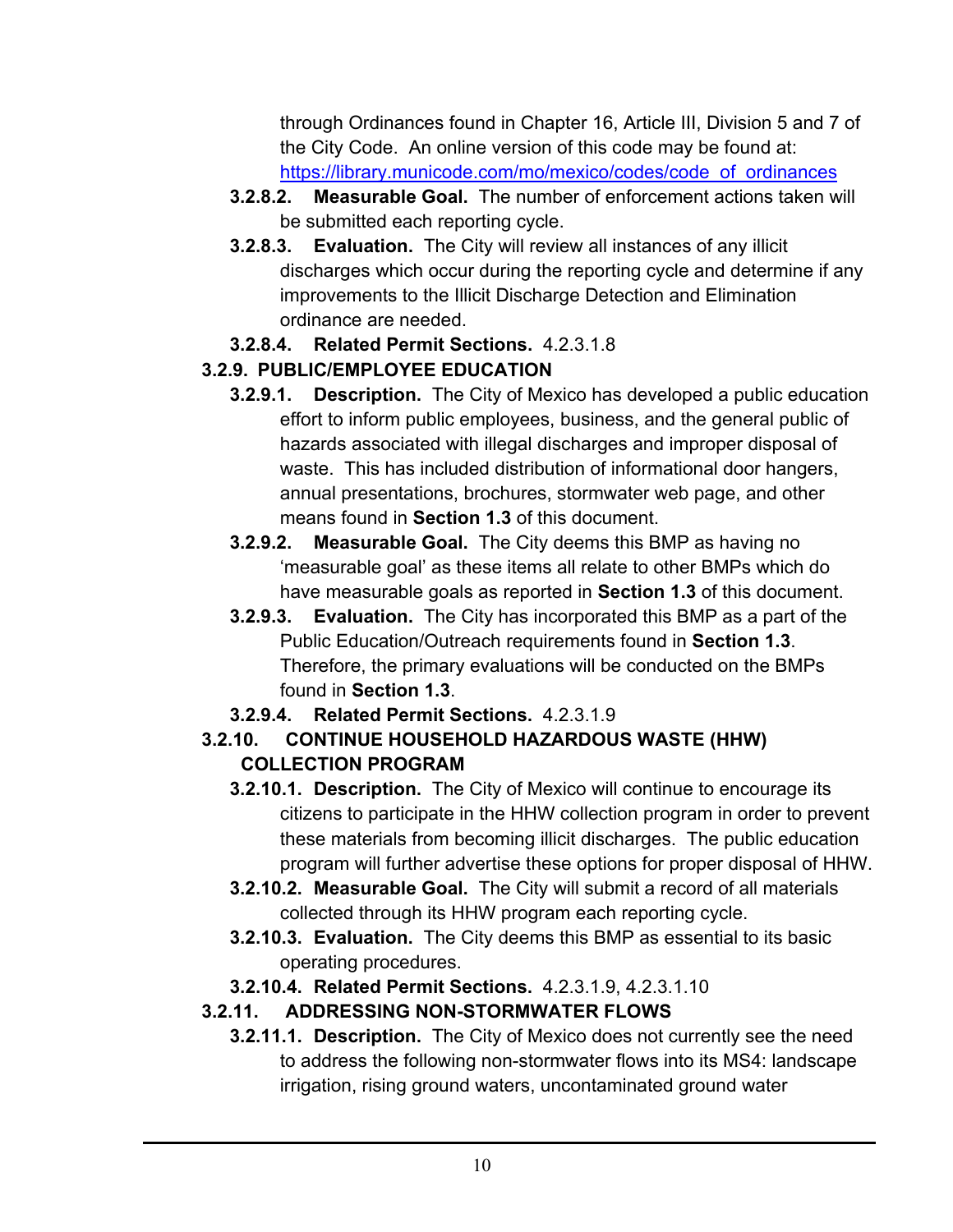infiltration, uncontaminated pumped ground water, discharges from potable water sources, foundation drains, air conditioning condensation, springs, water from crawl space pump, footing drains, lawn water, flows from riparian habitats and wetlands, flows from street wash water, and flows from emergency fire-fighting activities. These flows are not considered significant contributors of pollutants to the MS4.

- **3.2.11.2. Measurable Goal.** The number of comments received related to the City's Stormwater Ordinances will be submitted with each reporting cycle.
- **3.2.11.3. Evaluation.** The City will conduct an evaluation of any reported issues related to non-stormwater discharges which occurred during the reporting cycle. If the cases of such issues increase to a similar number as stormwater related discharges, then the City will review options to mitigate non-stormwater discharges.
- **3.2.11.4. Related Permit Sections.** 4.2.3.1.10

## **3.2.12. ADDRESSING INCIDENTAL NON**-**STORMWATER FLOWS**

- **3.2.12.1. Description.** The City of Mexico does not currently see the need to address incidental non-stormwater flows into its MS4 (such as noncommercial or charity car washes). These flows are not considered significant contributors of pollutants to the MS4.
- **3.2.12.2. Measurable Goal.** The number of comments received related to the City's Stormwater Ordinances will be submitted with each reporting cycle.
- **3.2.12.3. Evaluation.** The City will conduct an evaluation of any reported issues related to incidental non-stormwater discharges which occurred during the reporting cycle. If the cases of such issues increase to a similar number as stormwater related discharges, then the City will review options to mitigate non-stormwater discharges.
- **3.2.12.4. Related Permit Sections.** 4.2.3.1.10

## **3.2.13. INDUSTRIAL/COMMERCIAL FACILITIES**

- **3.2.13.1. Description.** The City of Mexico is not currently required to inventory and inspect industrial or commercial facilities. The illicit discharge ordinance gives the authority to do such inspections should the need arise.
- **3.2.13.2. Measurable Goal.** The number of comments received related to the City's Stormwater Ordinances will be submitted with each reporting cycle.
- **3.2.13.3. Evaluation.** The City will conduct an evaluation of any reported issues related to commercial/industrial discharges which occurred during the reporting cycle. If the cases of such issues increase to a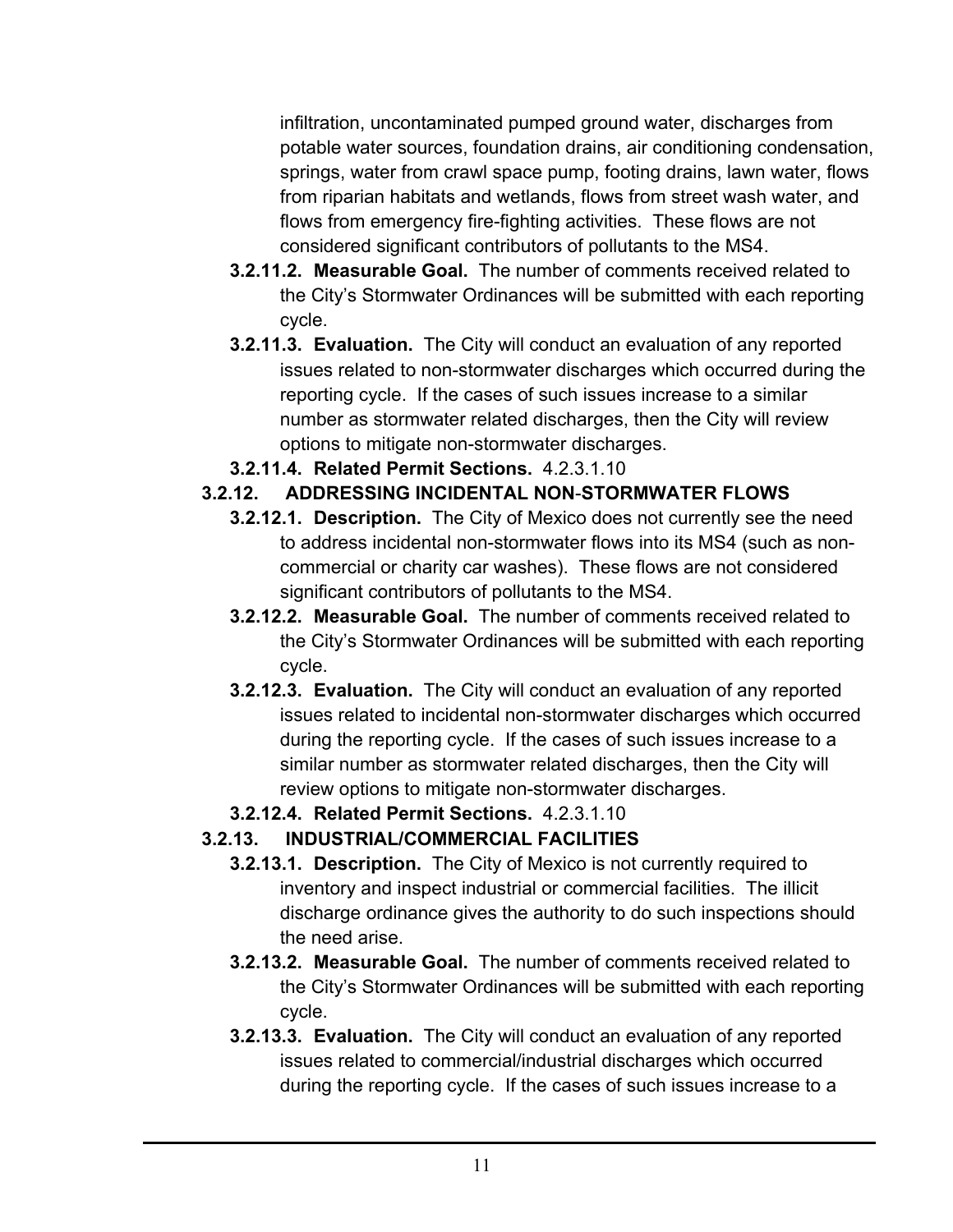similar number as stormwater related discharges, then the City will review options to mitigate these discharges.

**3.2.13.4. Related Permit Sections.** 4.2.3.1.10

# **4. Construction Site Stormwater Runoff Control**

**4.1. Regulatory Requirement** – 40 CFR 122.34.b.4

## **4.2. Best Management Practices**

## **4.2.1. CONSTRUCTION SITE RUNOFF CONTROL ORDINANCE**

- **4.2.1.1. Description.** The City of Mexico adopted a construction site runoff control ordinance and associated design guidance on December 14, 2009. The ordinance can be found in Chapter 16, Article III, Division 3 of the Mexico City Code. An online version of this code may be found at: https://library.municode.com/mo/mexico/codes/code\_of\_ordinances
- **4.2.1.2. Measurable Goal.** The number of comments received related to the City's Stormwater Ordinances will be submitted with each reporting cycle.
- **4.2.1.3. Evaluation.** All relevant internal and external interactions related to the City's Stormwater Ordinances will be reviewed by the City to determine if improvements to the Stormwater Ordinances are required.
- **4.2.1.4. Related Permit Sections.** 4.2.4.1.1, 4.2.4.1.1.1

## **4.2.2. CONSTRUCTION SITE WASTE CONTROL**

- **4.2.2.1. Description.** The City of Mexico adopted a construction site runoff control ordinance and associated design guidance on December 14, 2009. The specific requirements related to construction site waste control can be found in Chapter 16, Article III, Division 3 of the Mexico City Code. An online version of this code may be found at: https://library.municode.com/mo/mexico/codes/code\_of\_ordinances
- **4.2.2.2. Measurable Goal.** The number of comments received related to the City's Stormwater Ordinances will be submitted with each reporting cycle.
- **4.2.2.3. Evaluation.** All relevant internal and external interactions related to the City's Stormwater Ordinances will be reviewed by the City to determine if improvements to the Stormwater Ordinances are required.
- **4.2.2.4. Related Permit Sections.** 4.2.4.1.2

## **4.2.3. PRE-CONSTRUCTION PLAN REVIEW**

**4.2.3.1. Description.** The City of Mexico has selected plan review for implementation as part of this Stormwater Management Plan. Plan review policies and procedures adding emphasis on protection of water quality were developed as part of the stormwater design manual. All development and re-development projects disturbing greater than one acre (or otherwise requiring City review) will be evaluated for the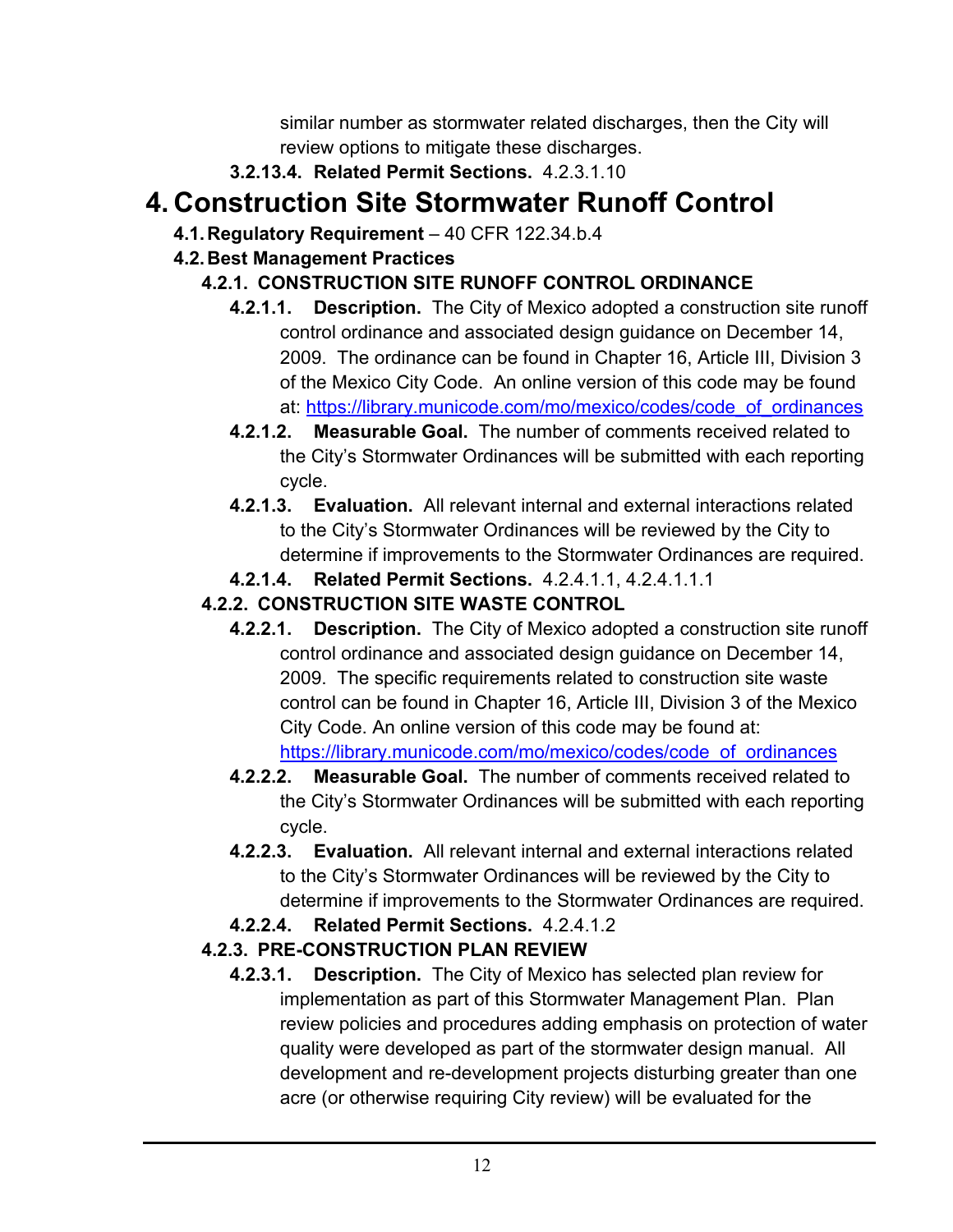potential impact to water quality and comments provided to minimize the potential for discharge of pollutants from the site.

- **4.2.3.2. Measurable Goal.** The number of plans reviewed for water quality impacts will be submitted at the end of each reporting cycle.
- **4.2.3.3. Evaluation.** The City considers this BMP as essential for water quality and quantity purposes. This BMP will not be removed.
- **4.2.3.4. Related Permit Sections.** 4.2.4.1.3

#### **4.2.4. RECEIVE PUBLIC INPUT ON CONSTRUCTION PROJECTS**

- **4.2.4.1. Description.** This BMP coordinates with MCM #2 and can be integrated into existing activities through receipt of information from the public at the existing Planning and Zoning hearings and City Council Meetings. Additional input can be received less formally through the City web site and at the designated phone number or mailing address. Information about construction site runoff control will be integrated into the public education program as feasible. This may increase the input received from the public on construction projects.
- **4.2.4.2. Measurable Goal.** A summary of all input from the general public related to construction projects will be included with each reporting cycle.
- **4.2.4.3. Evaluation.** The City will review this BMP at the end of each reporting cycle to determine if any improvements could be made which would assist in gathering input from the general public related to construction projects.
- **4.2.4.4. Related Permit Sections.** 4.2.4.1.4

## **4.2.5. CONSTRUCTION SITE INSPECTIONS**

- **4.2.5.1. Description.** The City of Mexico has selected construction site inspections for implementation as part of this Stormwater Management Plan. All development and re-development projects disturbing one acre or more will be inspected at least monthly when active. The inspection records are kept in the City Engineer's Office at City Hall.
- **4.2.5.2. Measurable Goal.** The number of construction site inspections completed will be reported annually.
- **4.2.5.3. Evaluation.** The City will compare the number of inspections required with the number conducted to determine if changes to the inspection process need to be made. If the number of inspections is less than the required number, procedures will be developed to better assist with reaching the required number.
- **4.2.5.4. Related Permit Sections.** 4.2.4.1.5, 4.2.4.1.5.1

#### **4.2.6. ENSURING COMPLIANCE (ENFORCEMENT)**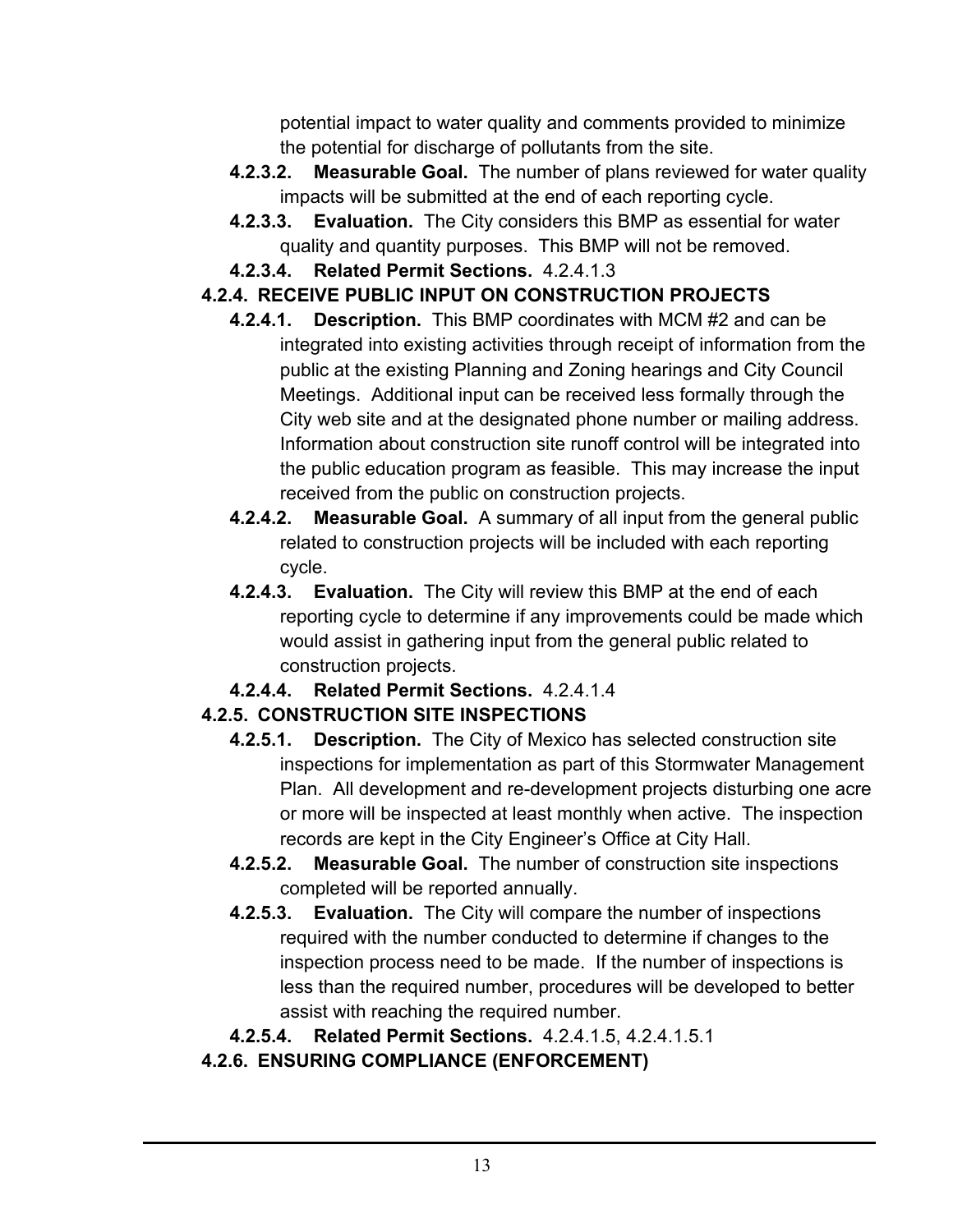- **4.2.6.1. Description.** The City of Mexico's stormwater ordinance has a detailed outline of the process that will be followed for enforcement, including escalation, if necessary. It includes the use of verbal and written notifications, stop work orders, permit revocations, and deeming the violation a nuisance if abatement is necessary.
- **4.2.6.2. Measurable Goal.** The number of construction site runoff control enforcement actions taken will be submitted with each reporting cycle.
- **4.2.6.3. Evaluation.** The City will review this ordinance during each reporting cycle to determine if updates need to be made to improve this portion of the stormwater ordinance.
- **4.2.6.4. Related Permit Sections.** 4.2.4.1.6

#### **4.2.7. LAND DISTURBANCE GIS INVENTORY**

- **4.2.7.1. Description.** The City of Mexico has created a Land Disturbance GIS Inventory to aid in the track of Land Disturbance sites and provide a centralized location for tracking all contact information for Land Disturbance projects. Once a Land Disturbance Permit is closed, the site is moved to the Maintenance Agreement GIS Inventory.
- **4.2.7.2. Measurable Goal.** The number of Land Disturbance Permits issued will be submitted with each reporting cycle.
- **4.2.7.3. Evaluation.** The City will review this BMP each reporting cycle to determine if improvements can be made to the tracking process.
- **4.2.7.4. Related Permit Sections.** 4.2.4.1.5, 4.2.4.1.5.1

# **5. Post-Construction Stormwater Management for New Development/Redevelopment**

- **5.1. Regulatory Requirement** 40 CFR 122.34.b.5
- **5.2. Best Management Practices**
	- **5.2.1. ORDINANCE TO ADDRESS POST-CONSTRUCTION STORMWATER MANAGEMENT**
		- **5.2.1.1. Description.** The City of Mexico adopted a comprehensive postconstruction stormwater management ordinance on May 30, 2011. This code can be found in Chapter 16, Article III, Division 4 of the City Code. An online version of this code may be found at: https://library.municode.com/mo/mexico/codes/code\_of\_ordinances This ordinance included provisions for stormwater quantity and quality management through runoff reduction, control of the channel protection volume, and management of flood flows. It also has requirements for treatment of the water quality storm.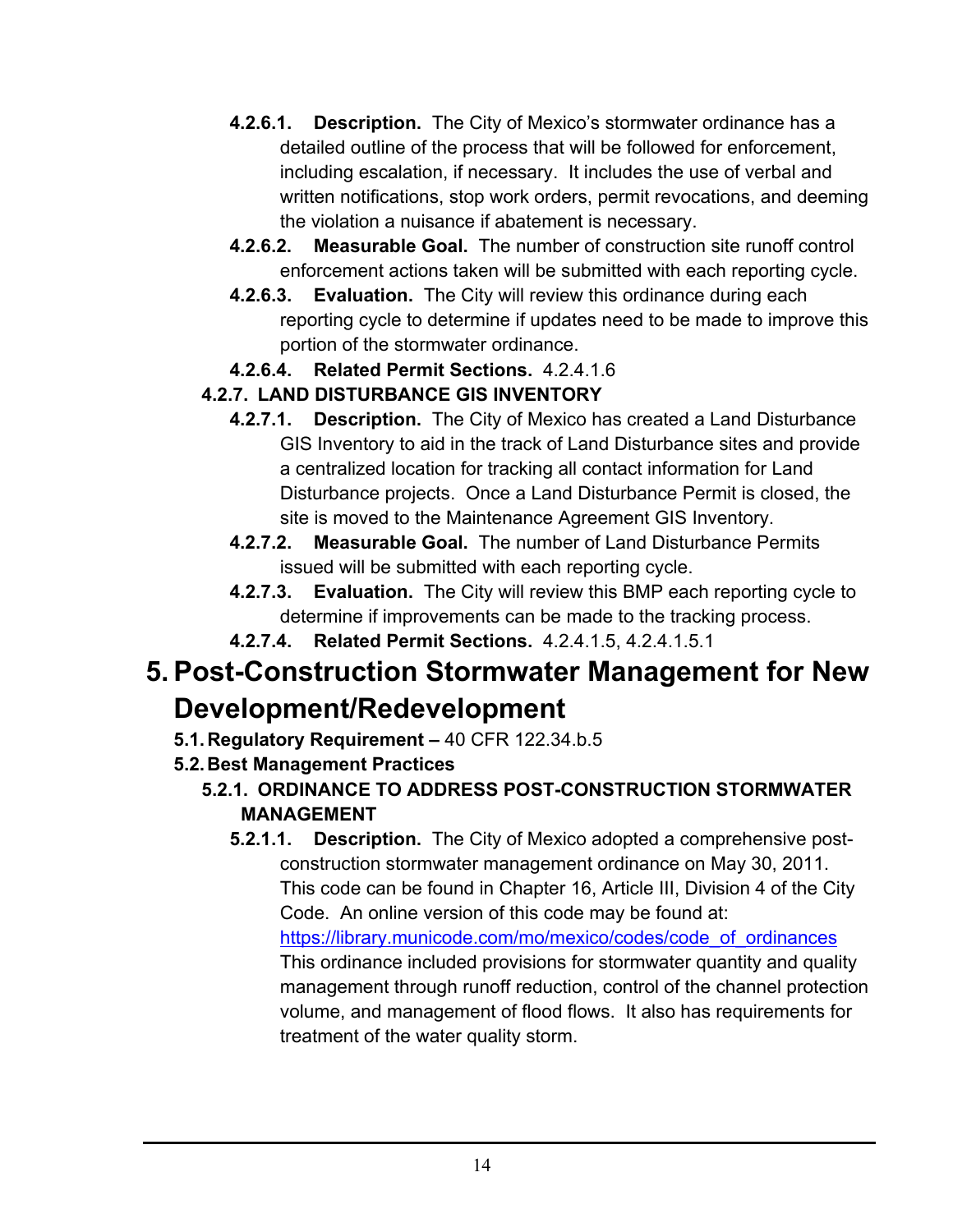- **5.2.1.2. Measurable Goal.** The number of comments received related to the City's Stormwater Ordinances will be submitted with each reporting cycle.
- **5.2.1.3. Evaluation.** All relevant internal and external interactions related to the City's Stormwater Ordinances will be reviewed by the City to determine if improvements to the Stormwater Ordinances are required.
- **5.2.1.4. Related Permit Sections.** 4.2.5.1.1

#### **5.2.2. PLAN FOR LONG TERM OPERATION AND MAINTENANCE OF POST-CONSTRUCTION BMPs**

**5.2.2.1. Description.** The City of Mexico adopted a comprehensive postconstruction stormwater management ordinance on May 30, 2011. This ordinance included provisions to authorize the inspection of postconstruction stormwater BMPs. It also included enforcement mechanisms if violations are found. This code may be found in Chapter 16, Article III, Division 4 of the City Code. An online version of this code may be found at:

https://library.municode.com/mo/mexico/codes/code\_of\_ordinances.

- **5.2.2.2. Measurable Goal.** The number of Maintenance Agreements signed will be submitted with each reporting cycle.
- **5.2.2.3. Evaluation.** The City will review the Maintenance Agreement document during each reporting cycle to determine if changes need to be made to improve the document/process.
- **5.2.2.4. Related Permit Sections.** 4.2.5.1.2

## **5.2.3. STRATEGIES TO MINIMIZE WATER QUALITY IMPACTS**

**5.2.3.1. Description.** The City of Mexico has adopted a comprehensive pre/post-construction stormwater management ordinance which utilizes both structural and non-structural BMPs to mitigate stormwater pollution. This may be found in Chapter 16, Article III, Division 2 (Performance Criteria) of the City Code. An online version of this code may be found at:

https://library.municode.com/mo/mexico/codes/code\_of\_ordinances. Criteria found in this section includes engineered/natural systems, riparian buffers, environmentally sensitive areas, stormwater quantity control, and stormwater quality control. The post-development conditions are required to meet, or exceed, the pre-development quantity and quality conditions.

**5.2.3.2. Measurable Goal.** The City will review both internal and external interactions related to the City's Stormwater Ordinances to determine if improvements are needed. All interactions evaluated will be submitted with each reporting cycle.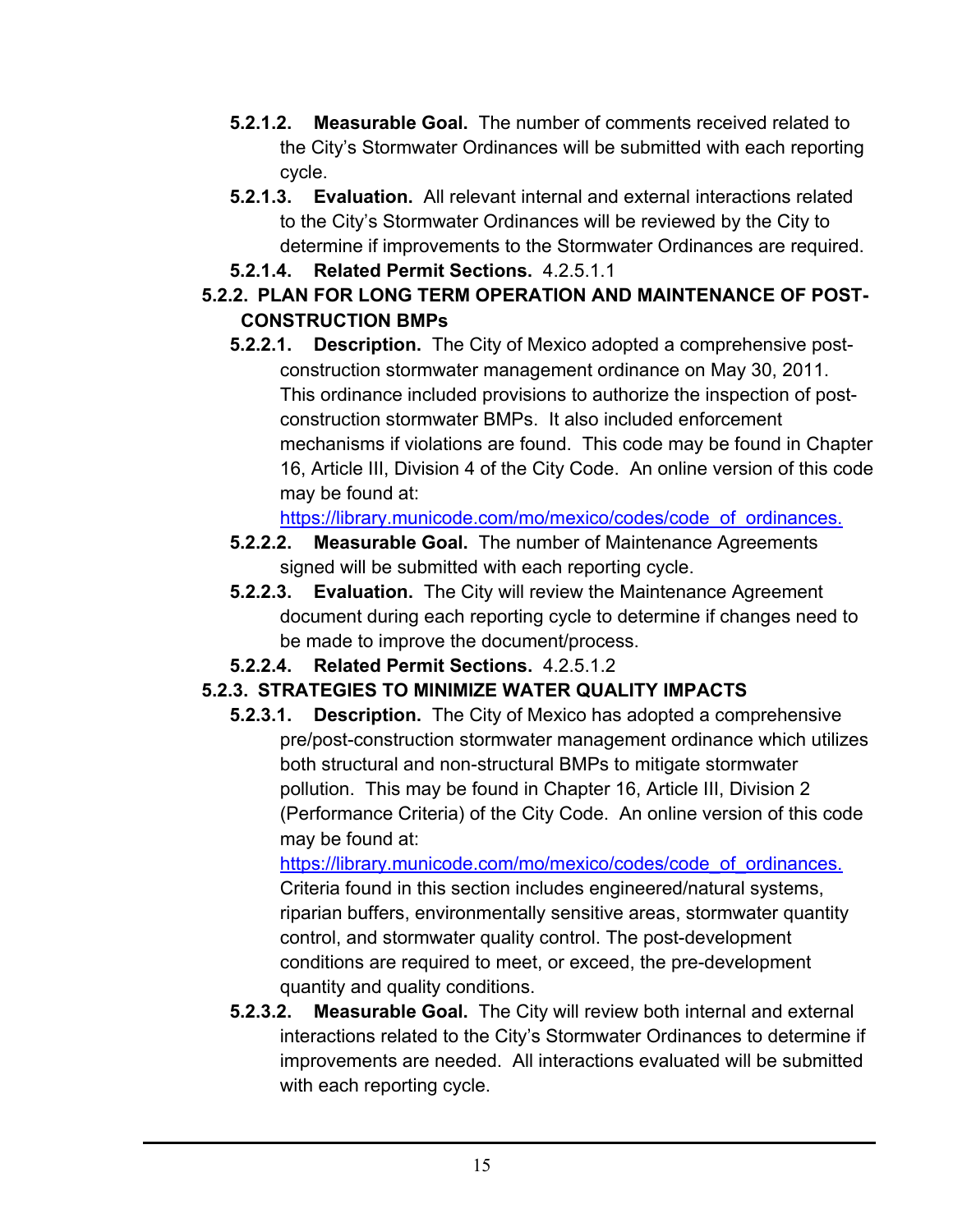- **5.2.3.3. Evaluation.** The City will review it's Stormwater Ordinance once per reporting cycle to determine if any updates are necessary.
- **5.2.3.4. Related Permit Sections.** 4.2.5.1.3
- **5.2.4. POST-CONSTRUCTION INSPECTION PLAN** 
	- **5.2.4.1. Description.** The City of Mexico has adopted a Stormwater Ordinance which incorporates post-construction inspection of sites which have been issued a Stormwater Discharge Permit. The City conducts an inspection once every reporting cycle to determine if postconstruction BMPs are being adequately maintained. In addition, the City requires the owner of each site, per the Stormwater Maintenance Agreement, to conduct an inspection based on the recommended guidelines of the Engineer who designed the BMP. These documents are on-record with the City Engineer's Office, but are also to be kept onrecord at each site for reference.
	- **5.2.4.2. Measurable Goal.** The number of post-construction inspections conducted will be submitted each reporting cycle along with a count of the expected number of post-construction inspections.
	- **5.2.4.3. Evaluation.** A review of the conducted inspections and expected number of inspections will be conducted each reporting cycle. If the number of inspections do not meet City requirements, a review will be conducted to determine if improvements need to be made to the inspection process.
	- **5.2.4.4. Related Permit Sections.** 4.2.5.1.4, 4.2.5.1.5

## **5.2.5. POST-CONSTRUCTION BMP GIS INVENTORY**

- **5.2.5.1. Description.** The City of Mexico has developed a Post-Construction (e.g. Maintenance Agreement) BMP Inventory for all currently monitored Stormwater Maintenance Sites. This inventory provides a spatial representation of stormwater facilities at each site and assists both site inspection and in cases where stormwater issues are found at the site.
- **5.2.5.2. Measurable Goal.** A city-wide map will be submitted with each reporting cycle to show the Post-Construction BMP GIS Inventory status.
- **5.2.5.3. Evaluation.** The City will review this BMP near the end of each reporting cycle to determine if sites are missing. If missing sites are found, they will be added to the GIS Inventory.
- **5.2.5.4. Related Permit Sections.** 4.2.5.1.4, 4.2.5.1.5

# **6. Pollution Prevention/Good Housekeeping for Municipal Operations**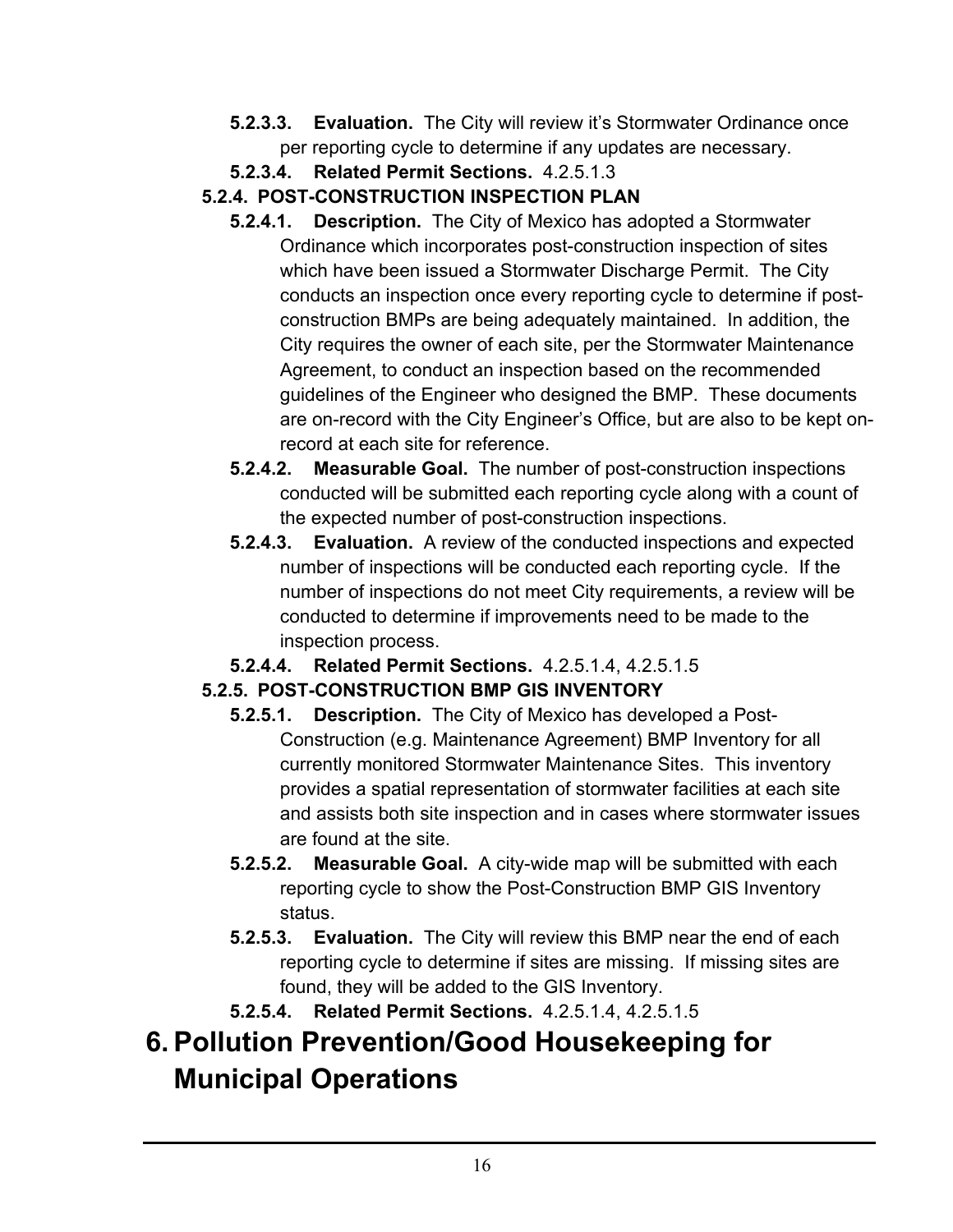- **6.1. Regulatory Requirement** 40CFR 122.34.b.6
- **6.2. Best Management Practices**

#### **6.2.1. EMPLOYEE TRAINING PROGRAM**

- **6.2.1.1. Description.** The City of Mexico will provide training to employees related to Good Housekeeping in Municipal Operations at least annually. This training will be either contracted out to a consultant specializing in the Stormwater field or carried out by the MS4 Coordinator (or designee) for the City. All topics will be tailored to the type of work involved with municipal operations and utilize relevant material found on the EPA NPS Outreach Toolbox web page, or similar education/outreach source.
- **6.2.1.2. Measurable Goal.** A summary of the number of employees trained, and topics discussed, will be submitted with each reporting cycle.
- **6.2.1.3. Evaluation.** The City will conduct a review of the employee training offered during the reporting cycle to determine if improvements are needed. During this review, an emphasis will be given to incorporate additional training to mitigate any new stormwater issues which may have developed during the reporting cycle.
- **6.2.1.4. Related Permit Sections.** 4.2.6.1.1

#### **6.2.2. LIST OF MUNICIPAL OPERATIONS**

- **6.2.2.1. Description.** The City of Mexico is implementing Good Housekeeping practices in all municipal operations that can reasonably be expected to impact water quality. The City's municipal operations, as they relate to the MS4 Permit, include the management and maintenance of: *parks and open space, other municipally-owned recreational facilities, roads and streets, municipal fleet, fleet and equipment yards, municipal buildings, municipal parking lots, storm sewer system, salt/sand storage areas, residential solid waste collection (by contract), and wastewater collection*. In addition, any construction or land disturbance undertaken by City Crews, or by contractors of the City, would be considered 'municipal operations'.
- **6.2.2.2. Measurable Goal.** The City of Mexico will report on relevant municipal operations in the section of this document corresponding with their related BMP.
- **6.2.2.3. Evaluation.** The City will conduct a review of municipal operations each reporting cycle to determine if improvements to its Good Housekeeping procedures are needed.
- **6.2.2.4. Related Permit Sections.** 4.2.6.1.2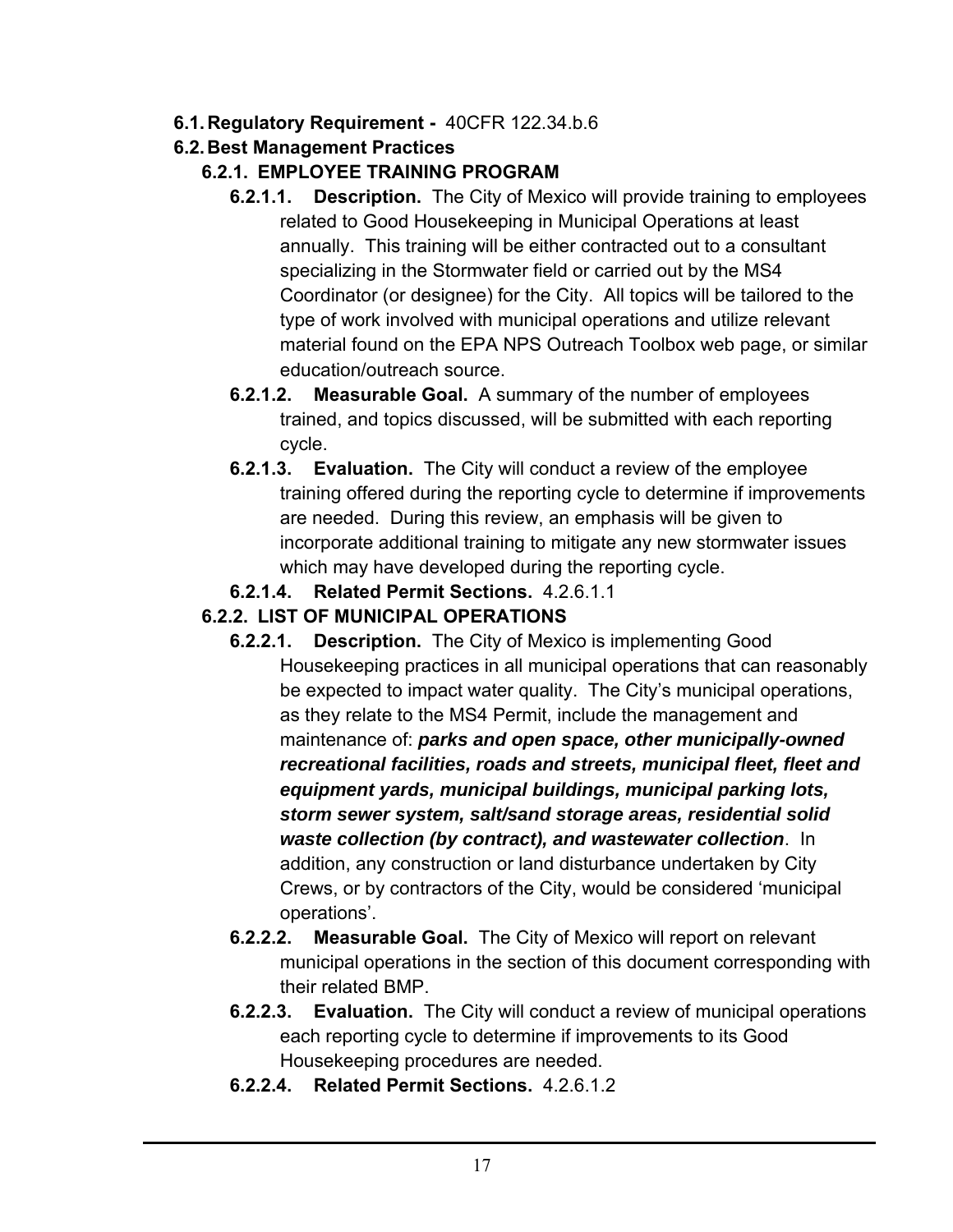#### **6.2.3. MS4 MAINTENANCE (INCLUDING PROPER MANAGEMENT OF WASTE REMOVED FROM MS4)**

- **6.2.3.1. Description.** The City of Mexico will operate and maintain its municipal separate storm sewer system (MS4) in order to reduce pollutants discharged from the MS4 to the maximum extent practicable. Public Works staff will inspect storm sewers and inlets/catch basins as they conduct their other routine duties. They will clean out popes and structures of debris and any other pollutants discovered during these inspections. Litter removed from the MS4 will be disposed of in dumpsters. Other floatables and grit will be disposed of according to solid waste management standards.
- **6.2.3.2. Measurable Goal.** The number of man-hours spent working on these activities will be submitted in each reporting cycle.
- **6.2.3.3. Evaluation.** The City will review the man-hours spent working on MS4 maintenance activities to determine if current man-hour levels are adequate to maintain the City's MS4.
- **6.2.3.4. Related Permit Sections.** 4.2.6.1.3, 4.2.6.1.5

## **6.2.4. STREET SWEEPING**

- **6.2.4.1. Description.** The City of Mexico will operate and maintain its street system and municipally owned parking lots in a manner to reduce pollutants discharged to the MS4 to the maximum extent practicable. Public Work's staff will perform regular street sweeping on City streets and City owned parking lots. Litter will be picked up as staff and volunteer resources are available.
- **6.2.4.2. Measurable Goal.** The number of man-hours spent sweeping will be submitted each reporting cycle.
- **6.2.4.3. Evaluation.** The City will review the street sweeper man-hours each reporting cycle to determine if current sweeping levels are adequate to maintain City streets and parking lots.
- **6.2.4.4. Related Permit Sections.** 4.2.6.1.4

## **6.2.5. SPREADER CALIBRATION**

- **6.2.5.1. Description.** The City of Mexico will conduct winter operations in a manner to reduce pollutants discharged to the MS4 to the maximum extent practicable. The City Street Division calibrates its spreaders to attain an efficient blend of effectiveness and contaminate control.
- **6.2.5.2. Measurable Goal.** The calibration of the salt spreader will be submitted each reporting cycle.
- **6.2.5.3. Evaluation.** The City will review the calibration of its spreaders each year to be sure they are appropriately dispensing material.
- **6.2.5.4. Related Permit Sections.** 4.2.6.1.4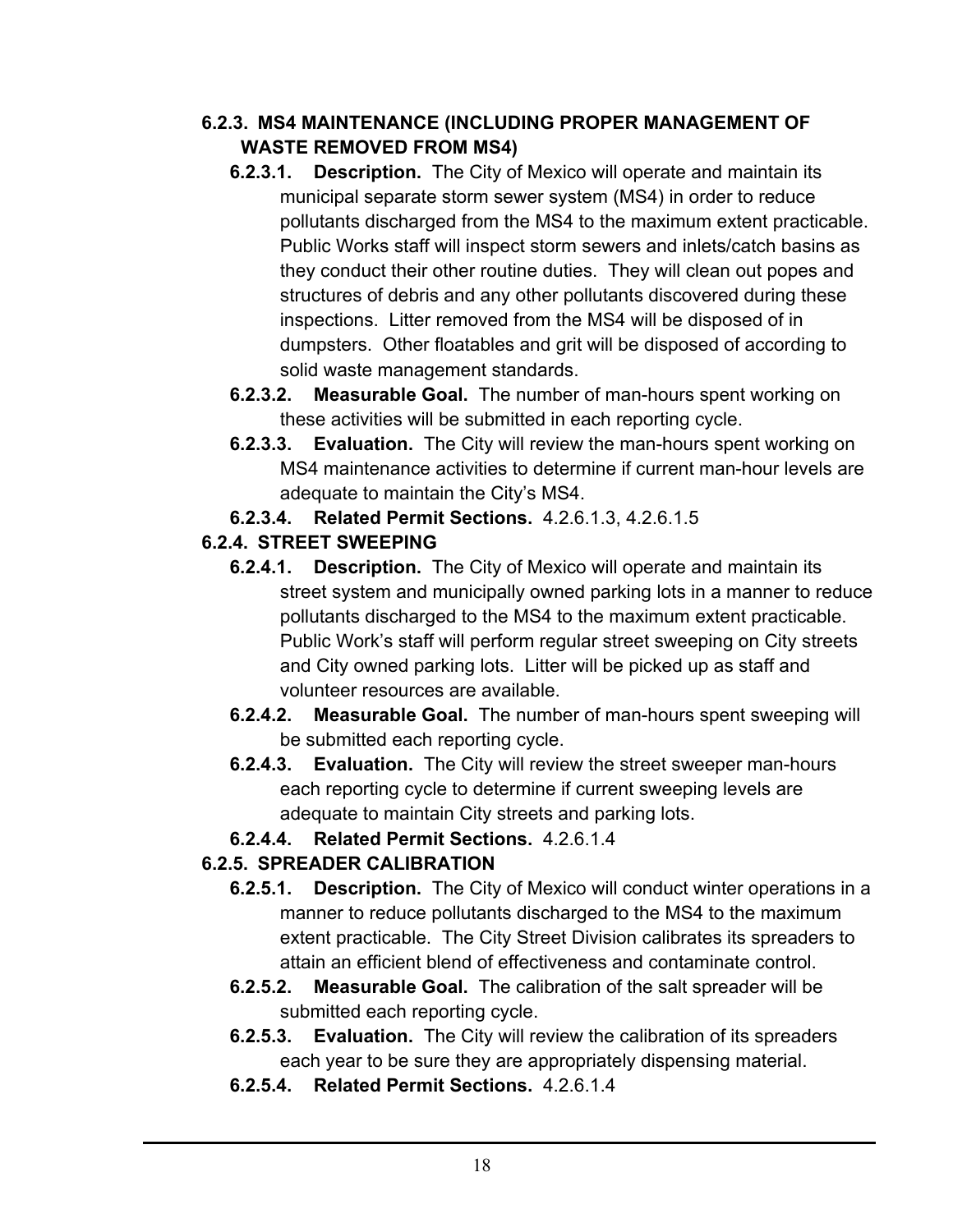#### **6.2.6. CINDER RECYCLING**

- **6.2.6.1. Description.** The City of Mexico will conduct winter operations in a manner to reduce pollutants discharged to the MS4 to the maximum extent practicable. The City Street Division has recently started to recycle cinders by sweeping streets after a large winter operation. This is not done for smaller winter storms, but is a means for the City to limit pollutants which enter the MS4. The sweepings are emptied at the Singleton Maintenance Building and reused in future winter operations.
- **6.2.6.2. Measurable Goal.** The number of street sweeper loads of recycled cinders will be submitted with each reporting cycle.
- **6.2.6.3. Evaluation.** The City will review its cinder recycling process near the end of each reporting cycle to determine if improvements are needed.
- **6.2.6.4. Related Permit Sections.** 4.2.6.1.4

## **6.2.7. CONCRETE WASHOUT MITIGATION**

- **6.2.7.1. Description.** The City of Mexico conducts its street patching and curb reconstruction projects in a manner to prevent and/or reduce pollutants discharged from the site to the MS4 to the maximum extent practicable. The Street Division takes special care to provide a designated concrete washout area for street construction projects. For smaller projects, the Street Division fills its loader bucket with rock to act as a filter and provide a location for concrete washout.
- **6.2.7.2. Measurable Goal.** The number of street patches and curb reconstructions will be submitted with each reporting cycle.
- **6.2.7.3. Evaluation.** The City deems this BMP essential to basic operations. The BMP will not be removed. Should this process experience issues related to poor containment, the City will initiate appropriate mitigation procedures.
- **6.2.7.4. Related Permit Sections.** 4.2.6.1.4.

#### **6.2.8. STREET SWEEPER WASHOUT MAINTENANCE**

- **6.2.8.1. Description.** The City of Mexico has constructed a designated area for its street sweeper washout operations. Litter and debris discharged from the site to the MS4 is mitigated to the maximum extent practicable.
- **6.2.8.2. Measurable Goal.** The number of instances when City forces conduct maintenance operations on street sweeper cleanout facilities will be submitted with each reporting cycle.
- **6.2.8.3. Evaluation.** The City deems this BMP essential to basic operations. The BMP will not be removed. City forces will review these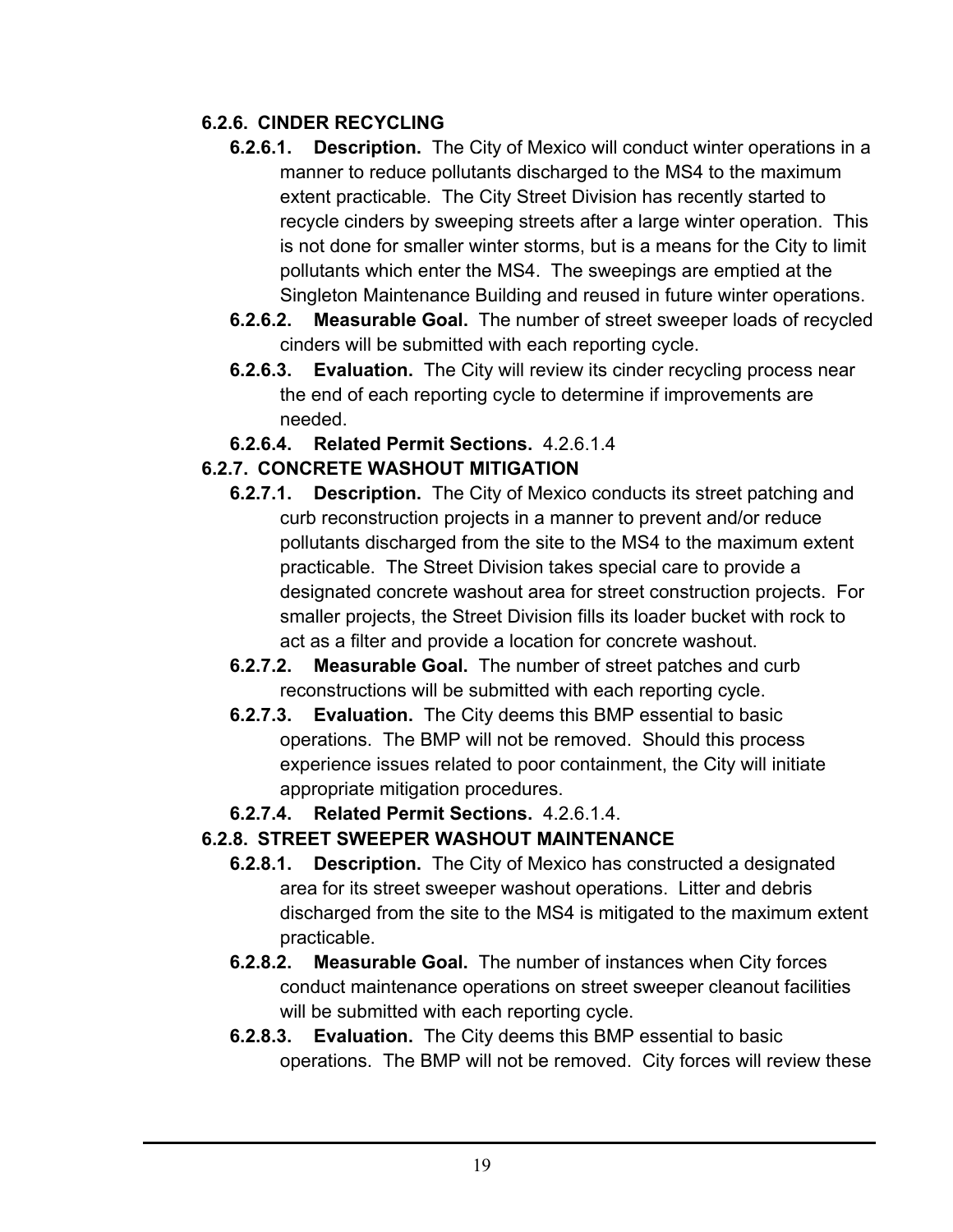facilities during Good Housekeeping inspections to determine if maintenance is required.

- **6.2.8.4. Related Permit Sections.** 4.2.6.1.4
- **6.2.9. POLLUTION CONTROL FOR MAINTENANCE/STORAGE YARDS** 
	- **6.2.9.1. Description.** The City of Mexico will operate and maintain its municipal maintenance and storage yard in a matter to prevent and/or reduce pollutants discharged from the site to the MS4 to the maximum extent practicable. The Singleton Maintenance Building is located at 221 S Morris St. This facility is home to the Street and Park Divisions. Other departments use this facility for fleet maintenance as well. Good Housekeeping inspections will include the general premises, fleet/mechanic areas, salt/sand/deicing storage areas, solid waste areas, fueling areas, and hazardous waste areas. The site will follow general Good Housekeeping practices related to outdoor storage. Good Housekeeping Inspections will be conducted quarterly at this location.
	- **6.2.9.2. Measurable Goal.** The number of Good Housekeeping Inspections will be submitted each reporting cycle.
	- **6.2.9.3. Evaluation.** The City will compare the number of completed Good Housekeeping Inspections and the number of required Good Housekeeping Inspections to determine if there are issues with the general inspection program. If these numbers do not match, or an issues arises at a municipal location, a review will be conducted to determine if improvements to the Good Housekeeping Inspection program are needed.
	- **6.2.9.4. Related Permit Sections.** 4.2.6.1.4

## **6.2.10. POLLUTION CONTROL FOR WASTE TRANSFER STATIONS**

- **6.2.10.1. Description.** The City of Mexico contracts solid waste collection and disposal. The waste transfer station is not within the MS4 jurisdictional boundary.
- **6.2.10.2. Measurable Goal.** This BMP is deemed to have no measurable goal.
- **6.2.10.3. Evaluation.** The City will review solid waste incidents which relate to the City's MS4 to determine if improvements to the City's contract with the waste disposal entity are needed.
- **6.2.10.4. Related Permit Sections.** 4.2.6.1.3, 4.2.6.1.4
- **6.2.11. STORAGE OF PAINTS, SOLVENTS, and PETROLEUM PRODUCTS** 
	- **6.2.11.1. Description.** The City of Mexico manages paints, solvents, petroleum products, and petroleum waste products in a manner to prevent and/or reduce pollutants discharged to the MS4 to the